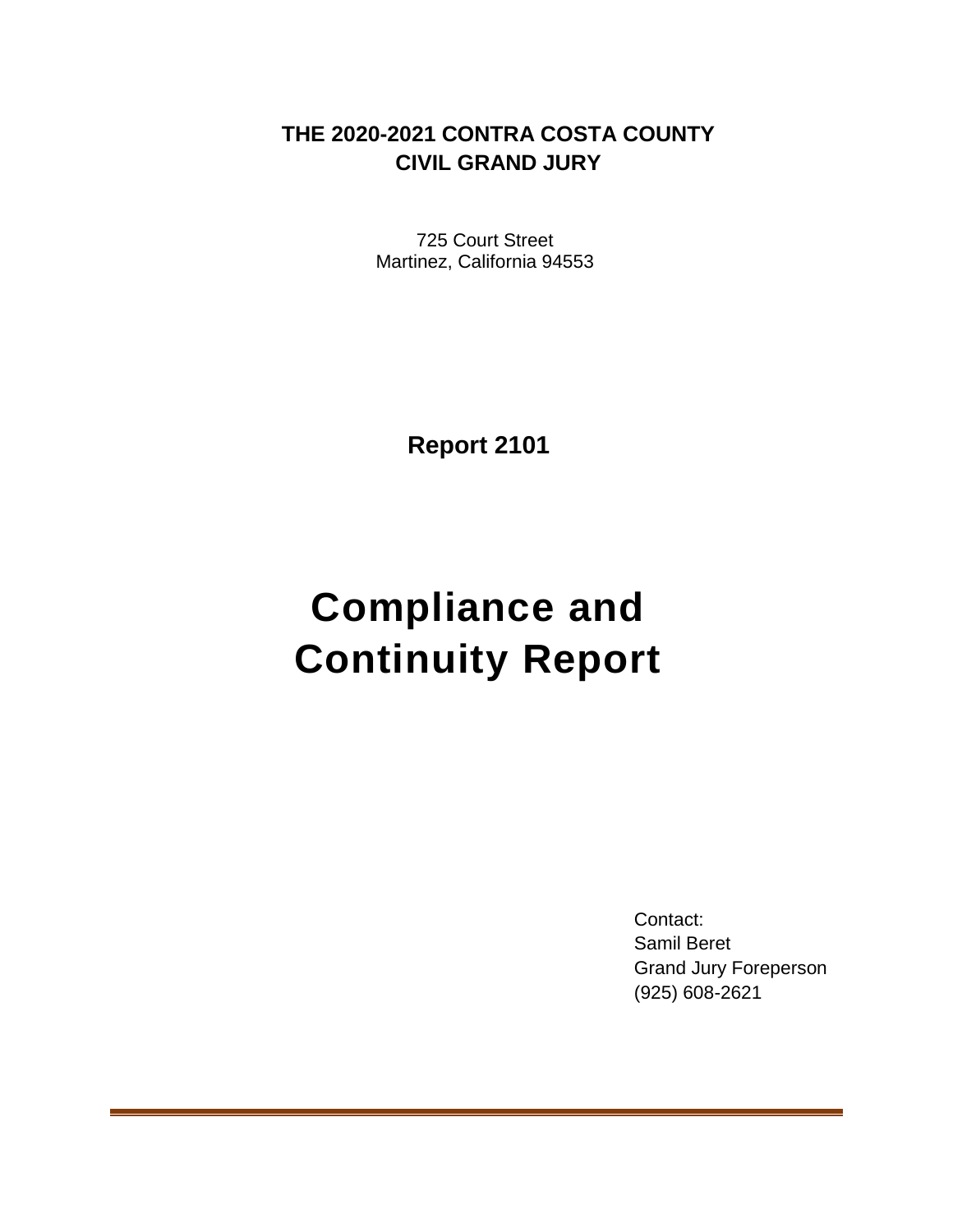# TABLE OF CONTENTS

|      |                                                                                                 | Page            |
|------|-------------------------------------------------------------------------------------------------|-----------------|
|      | <b>INTRODUCTION</b>                                                                             | $\overline{2}$  |
|      | <b>RESPONSE SUMMARY</b>                                                                         | 4               |
| 2002 | SECURING OUR WATER SUPPLY FROM CYBERATTACK                                                      | 8               |
| 2003 | CONTRA COSTA BART RIDER CONCERNS<br>Primary Findings from the 2018 Customer Satisfaction Survey | 10              |
| 2004 | POLICE DEPARTMENT STAFFING<br><b>Impact on Community Policing Services and Personnel</b>        | 12 <sup>2</sup> |
| 2005 | PUBLIC SAFETY POWER SHUTOFF<br>Is Contra Costa County Prepared?                                 | 18              |
| 2006 | <b>JUVENILES IN DETENTION</b><br><b>Changing Conditions, Changing Lives</b>                     | 20              |
| 2007 | WILDFIRE PREPAREDNESS IN CONTRA COSTA COUNTY                                                    | 22              |
| 2008 | DO OUR PUBLIC SCHOOLS HAVE ADEQUATE EMERGENCY<br><b>SUPPLIES?</b>                               | 25              |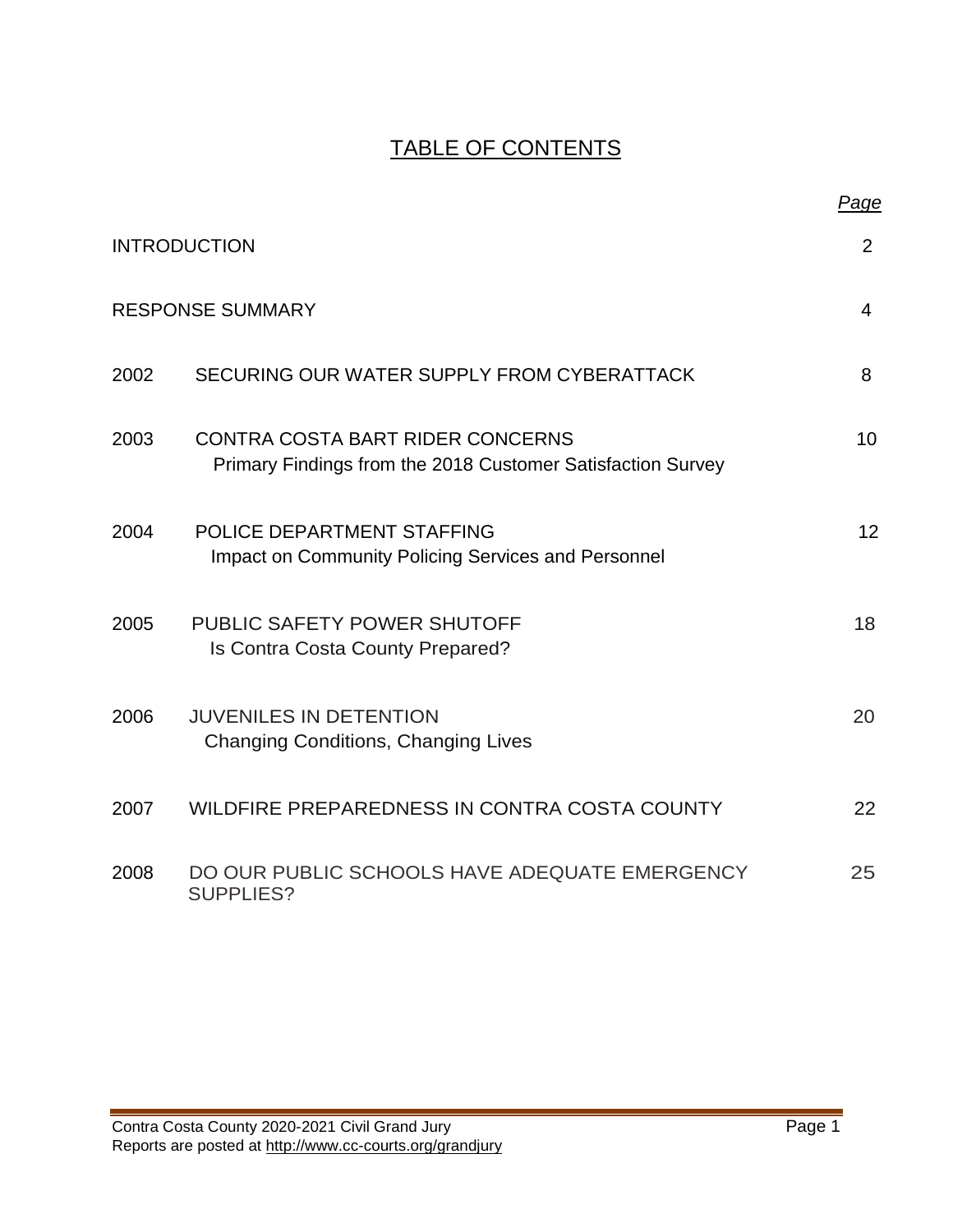# **CONTRA COSTA COUNTY CIVIL GRAND JURY**

# COMPLIANCE AND CONTINUITY REPORT

#### **Background:**

Pursuant to the Penal Code, the Contra Costa County Civil Grand Jury is impaneled annually to investigate city and county government, special districts, and certain nonprofit corporations.

Findings and recommendations developed from these investigations are contained in the reports signed by the Civil Grand Jury Foreperson and the Grand Jury Judge.

For more information go to<http://www.cc-courts.org/grandjury>

#### **Recommendations:**

The 2020-2021 Civil Grand Jury reviewed seven reports from the 2019-2020 Civil Grand Jury. There were 54 letters, with copies of applicable reports, mailed to the different entities from which responses were required.

Recipient entities are to respond to the reports within certain time constraints and in accordance with specific formats pursuant to 933 and 933.05 of the California Penal Code. The responses to the recommendations must include one of the following legally permitted options:

**The recommendation has been implemented** with a summary regarding the implemented action

**The recommendation has not been implemented but will be implemented in the future** with a time frame for implementation.

**The recommendation requires further analysis** with an explanation and the scope and parameters of an analysis or study and a time frame (which shall not exceed 6 months from date of report publication) for the matter to be prepared for discussion.

**The recommendation will not be implemented** because it is not warranted or not reasonable with an explanation therefor.

These seven reports made a cumulative total of **194 recommendations** to the various recipients.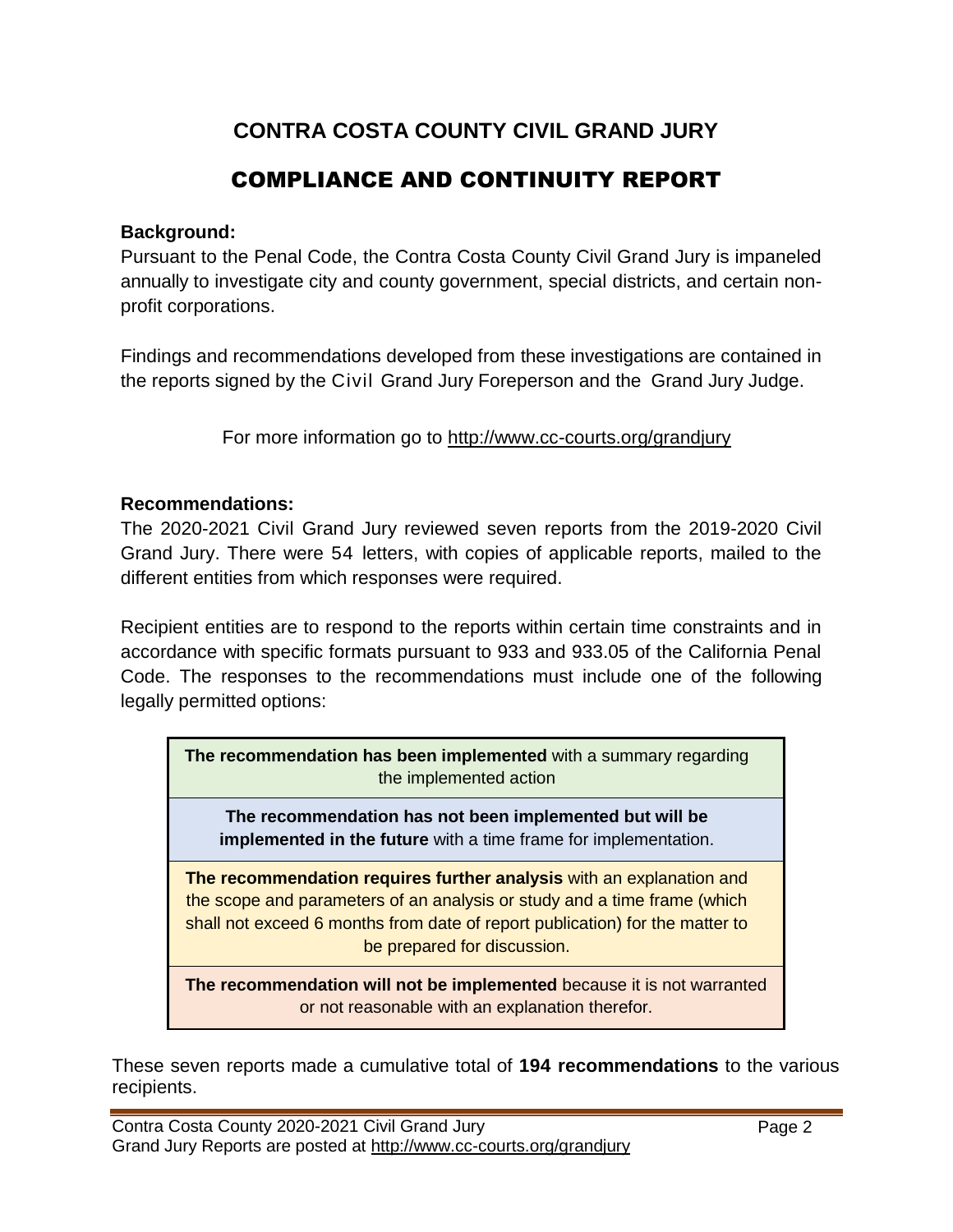- 94 responses (**49%**) stated that the recommendation(s) **have been implemented** or **will shortly be implemented**.
- 29 (**15%**) responses stated that the recommendation required **further analysis**.
- 65 responses (**33%**) stated that the recommendation **will not be implemented because it is not warranted or not reasonable**.
- ◆ 4 responses (2%) differed from Code requirements.
- ◆ 3 responses (1%) contained a mixed response that the recommendation has been implemented partially, requires further analysis in some cases, or is not feasible in some cases.

For further explanation of the responses to the recommendations, refer to the complete responses posted online.

# **The Responses to the 2019-2020 Grand Jury reports are posted on the Contra Costa County Grand Jury Website in their entirety and can be viewedat:**

<http://www.cc-courts.org/civil/grand-jury-reports.aspx>

The Grand Jury believes it is important for future Grand Juries to continue to review these responses and to be vigilant in seeing that recommendations that have been accepted are implemented. Special attention should be paid to those responses requiring implementation within specified time frames. In this manner, the commitment and hard work of past and future Grand Juries will result in positive changes for the citizens of Contra Costa County.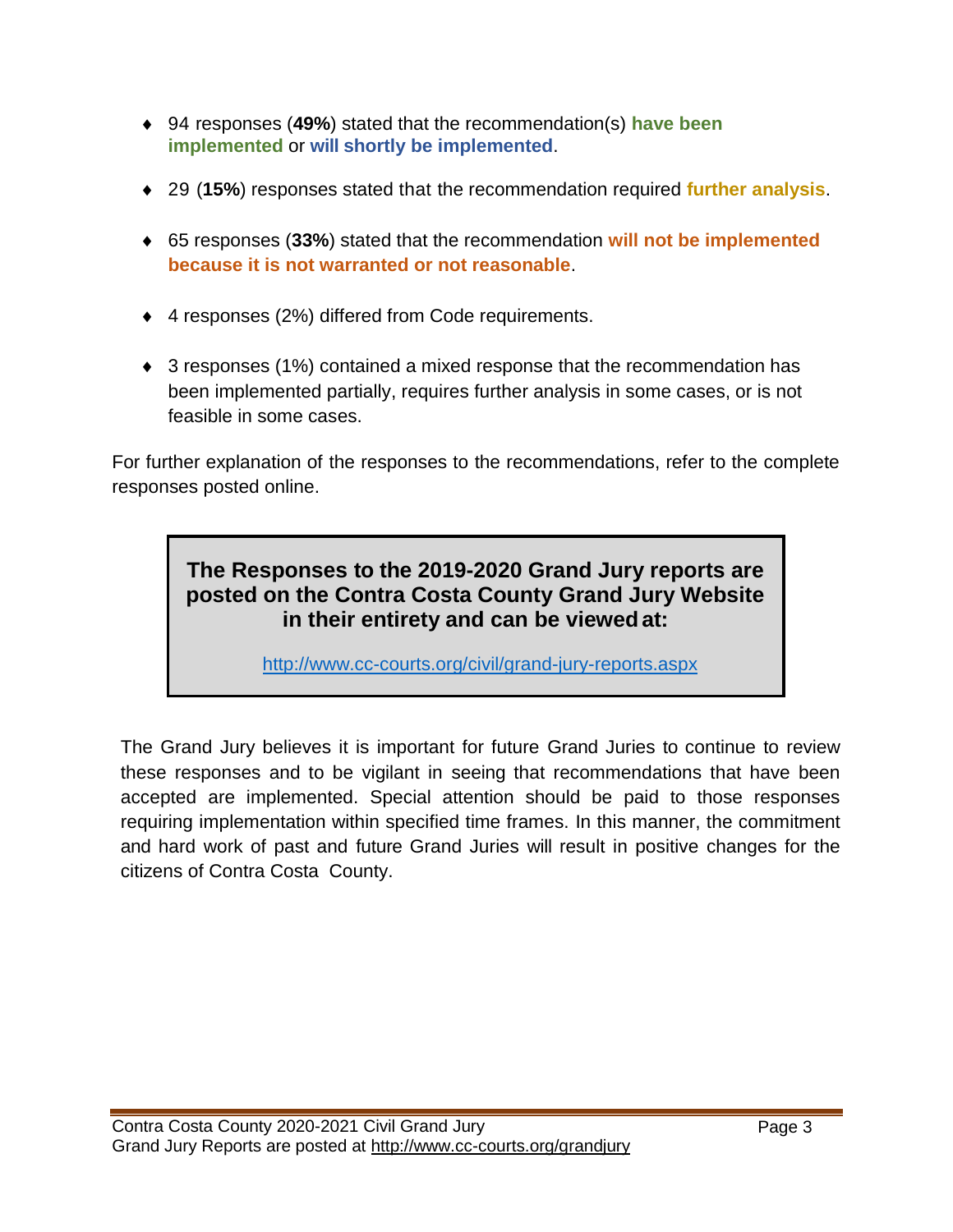# 2101 - Compliance and Continuity Report

#### **Response Summary**

| Report Title: 2002 - SECURING OUR WATER SUPPLY FROM CYBERATTACK |                            |                                                   |                        |                                                                              |
|-----------------------------------------------------------------|----------------------------|---------------------------------------------------|------------------------|------------------------------------------------------------------------------|
|                                                                 |                            | Response to Recommendation                        |                        |                                                                              |
| <b>Responding Party</b>                                         | implemented<br>been<br>Has | future<br>និ<br>Not<br>implement<br>ţ<br>옴<br>but | analysis<br>Requires 1 | Not implemented<br>ĕ<br>ta<br>ø<br>ਠ<br>reasona<br>岩<br>warranted<br>because |
| Contra Costa Water District                                     |                            | <b>R4, R5</b>                                     |                        |                                                                              |
| East Bay Municipal Utilities District                           | <b>R2, R3</b>              | R1                                                |                        |                                                                              |

| <b>Report Title: 2003 - CONTRA COSTA BART RIDER CONCERNS</b> |                                                                                                               |                                    |                      |                                                 |
|--------------------------------------------------------------|---------------------------------------------------------------------------------------------------------------|------------------------------------|----------------------|-------------------------------------------------|
|                                                              |                                                                                                               | Response to Recommendation         |                      |                                                 |
| <b>RESPONDENT</b>                                            | mplemented<br>Has been                                                                                        | Not<br>implemented,<br>future<br>ă | analysis<br>Requires | Not implemented<br>ē<br>ĕ<br>reasona<br>warrant |
| <b>BART Board of Directors</b>                               | R1, R2, R3 - The response language differs from Code requirements.<br>See full responses for further details. |                                    |                      |                                                 |
| <b>BART Board of Directors</b>                               |                                                                                                               | <b>R2, R3</b>                      | <b>R1, R5</b>        | R4                                              |

| Report Title: 2004 - POLICE DEPARTMENT STAFFING |                         |                                                          |                              |                                                                                       |
|-------------------------------------------------|-------------------------|----------------------------------------------------------|------------------------------|---------------------------------------------------------------------------------------|
|                                                 |                         |                                                          | Response to Recommendation   |                                                                                       |
| <b>RESPONDENT</b>                               | implemented<br>Has been | implemented<br>the future<br>but will be<br>$\gtrapprox$ | Requires further<br>analysis | Not implemented<br>莒<br><b>Tor</b><br>reasonable<br>ø<br>ਠ<br>because it<br>warranted |
| Contra Costa Board of Supervisors               |                         |                                                          |                              | R1                                                                                    |
| Contra Costa County Sheriff                     | R3                      |                                                          |                              |                                                                                       |
| City of Antioch                                 | R3, R4, R5              |                                                          |                              | R2                                                                                    |
| City of Brentwood                               | R5                      | R4                                                       | <b>R2, R3</b>                |                                                                                       |
| City of Clayton                                 |                         |                                                          |                              | R <sub>2</sub> , R <sub>3</sub> , R <sub>4</sub> , R <sub>5</sub>                     |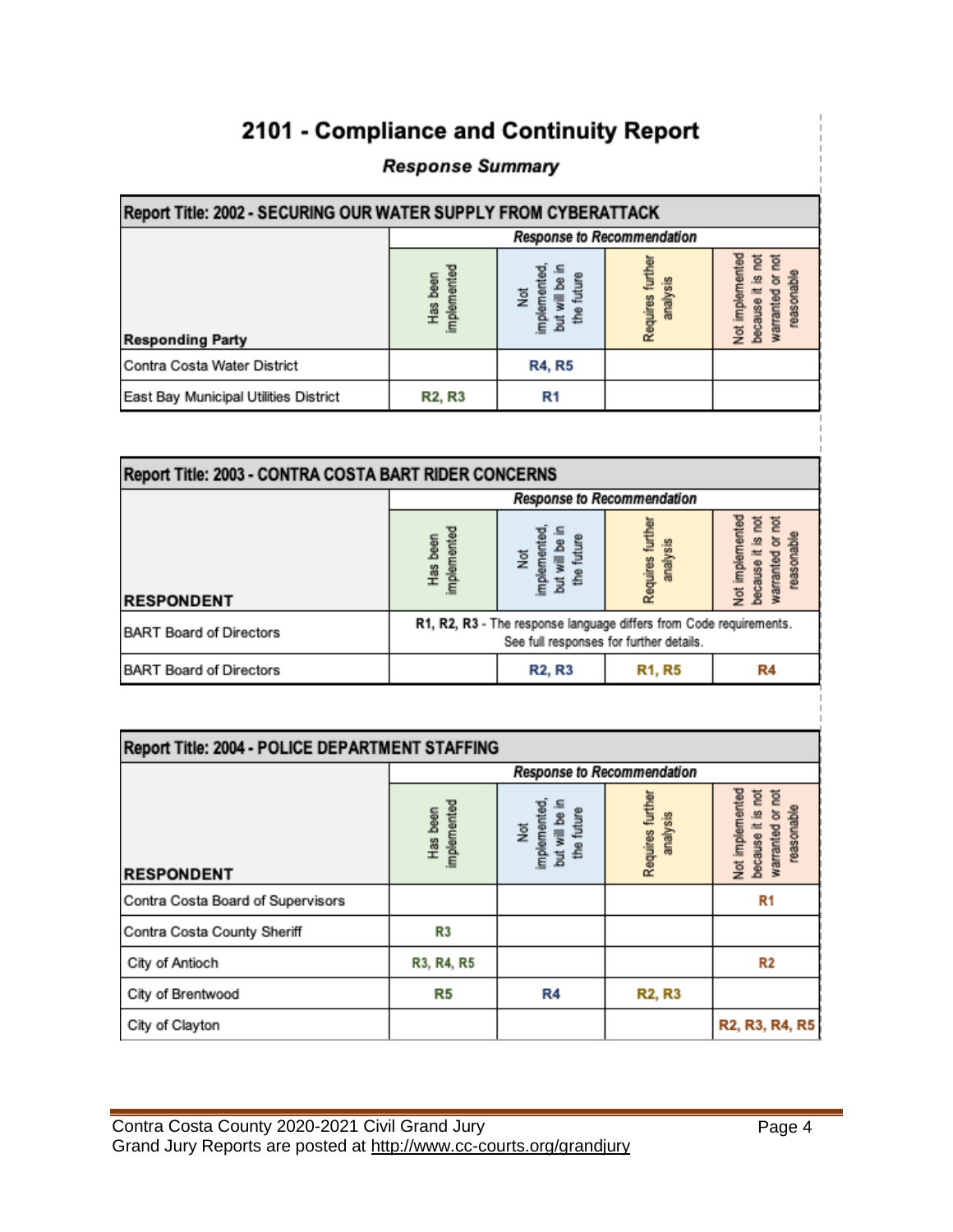|                       | Response to Recommendation |                                                              |                              |                                                                        |
|-----------------------|----------------------------|--------------------------------------------------------------|------------------------------|------------------------------------------------------------------------|
| <b>RESPONDENT</b>     | implemented<br>Has been    | but will be in<br>implemented<br>the future<br>$\breve{\Xi}$ | Requires further<br>analysis | Not implemented<br>warranted or not<br>because it is not<br>reasonable |
| City of Concord       | R5                         |                                                              | <b>R3, R4</b>                | R <sub>2</sub>                                                         |
| Town of Danville      |                            |                                                              |                              | R3, R4, R5                                                             |
| City of El Cerrito    |                            |                                                              |                              | R2, R3, R4, R5                                                         |
| City of Hercules      | R5                         |                                                              |                              | R <sub>2</sub> , R <sub>3</sub> , R <sub>4</sub>                       |
| City of Lafayette     |                            |                                                              |                              | R3, R4, R5                                                             |
| City of Martinez      | R4                         |                                                              |                              | R <sub>2</sub> , R <sub>3</sub> , R <sub>5</sub>                       |
| Town of Moraga        |                            |                                                              |                              | R2, R3, R4, R5                                                         |
| City of Oakley        | <b>R4, R5</b>              | R <sub>3</sub>                                               |                              | R2                                                                     |
| City of Orinda        |                            |                                                              |                              | R3, R4, R5                                                             |
| City of Pinole        | R5                         | <b>R2, R4</b>                                                | R3                           |                                                                        |
| City of Pittsburg     |                            |                                                              | <b>R3, R4</b>                | <b>R2, R5</b>                                                          |
| City of Pleasant Hill |                            |                                                              |                              | R2, R3, R4, R5                                                         |
| City of Richmond      |                            |                                                              |                              | R2, R3, R4, R5                                                         |
| City of San Pablo     | R4                         |                                                              |                              | R <sub>2</sub> , R <sub>3</sub> , R <sub>5</sub>                       |
| City of San Ramon     | R5                         |                                                              | R4                           | <b>R2, R3</b>                                                          |
| City of Walnut Creek  | R3, R5                     |                                                              |                              | <b>R2,R4</b>                                                           |

| Report Title: 2005 - PUBLIC SAFETY POWER SHUTOFF |                            |               |                               |                       |
|--------------------------------------------------|----------------------------|---------------|-------------------------------|-----------------------|
|                                                  | Response to Recommendation |               |                               |                       |
| <b>RESPONDENT</b>                                | Deen<br>Has<br>nple        | $\frac{5}{2}$ | $rac{1}{5}$<br>88<br>ana<br>å | 읕<br>ğ                |
| Contra Costa Board of Supervisors                | R1, R4, R5                 | R8            |                               | <b>R2, R3, R6, R7</b> |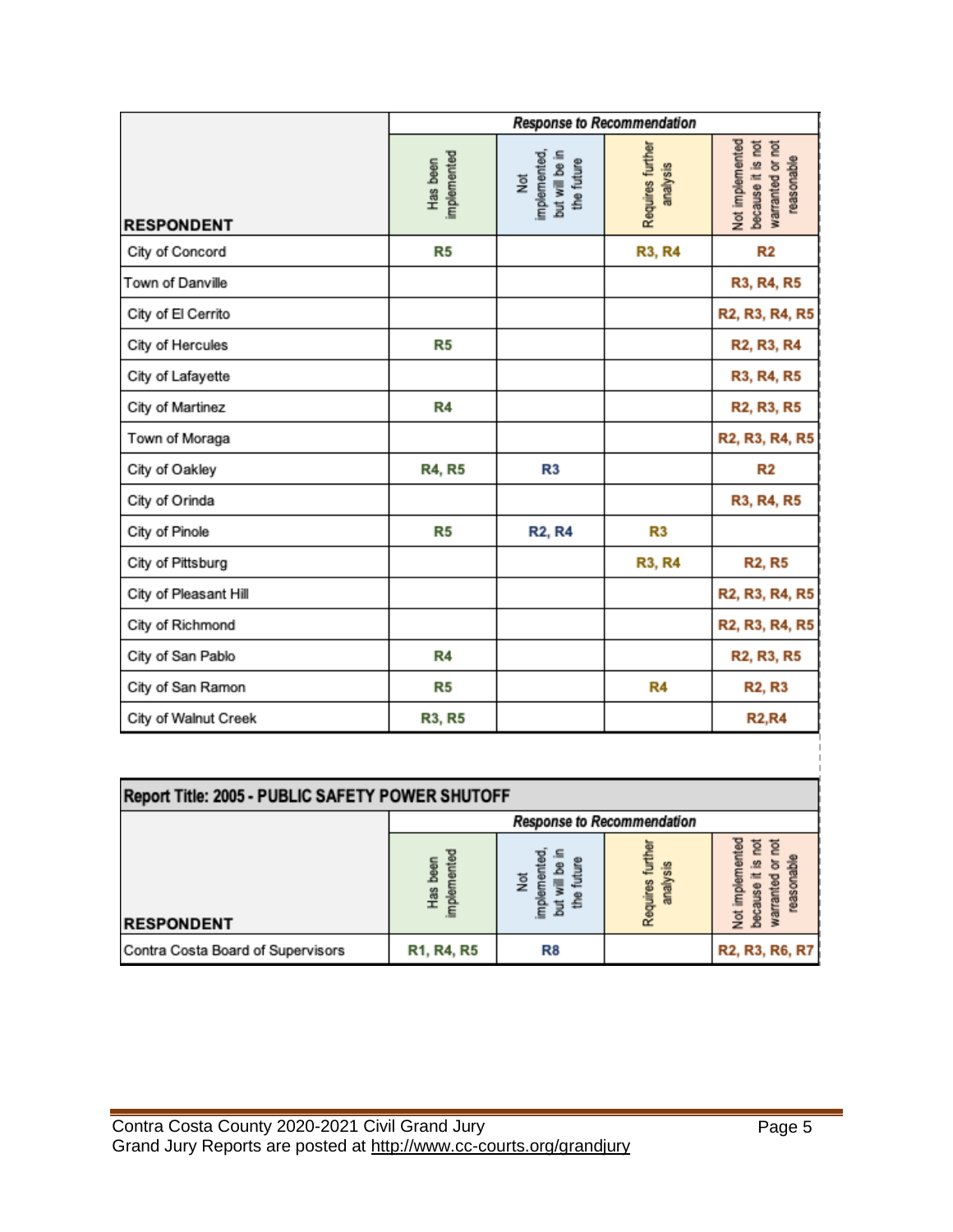| Report Title: 2006 - JUVENILES IN DETENTION |                                         |                |                         |                         |
|---------------------------------------------|-----------------------------------------|----------------|-------------------------|-------------------------|
|                                             | Response to Recommendation              |                |                         |                         |
| <b>RESPONDENT</b>                           | ente<br>been<br>H <sub>88</sub><br>mple | ਛ<br>ğ         | $rac{5}{50}$<br>39<br>å | ē<br>g<br>Ē<br>ara<br>ğ |
| Contra Costa Board of Supervisors           |                                         | R <sub>1</sub> | R3                      | <b>R2, R4</b>           |

| Report Title: 2007 - WILDFIRE PREPAREDNESS IN CONTRA COSTA COUNTY         |                         |                                                     |                              |                                                                        |
|---------------------------------------------------------------------------|-------------------------|-----------------------------------------------------|------------------------------|------------------------------------------------------------------------|
|                                                                           |                         |                                                     | Response to Recommendation   |                                                                        |
| <b>RESPONDENT</b>                                                         | implemented<br>Has been | Not<br>implemented,<br>but will be in<br>the future | Requires further<br>analysis | Not implemented<br>because it is not<br>warranted or not<br>reasonable |
| Contra Costa County Fire Protection<br><b>District Board of Directors</b> |                         | R1, R2*                                             | R4                           |                                                                        |
| East Contra Costa Fire Protection District<br><b>Board of Directors</b>   | R3                      | R1                                                  | R4                           | R2                                                                     |
| Moraga-Orinda Fire Protection District<br><b>Board of Directors</b>       | R <sub>2</sub>          |                                                     | R4                           |                                                                        |
| Rodeo-Hercules Fire Protection District<br><b>Board of Directors</b>      |                         | R <sub>1</sub> , R <sub>2</sub> *                   | R4                           |                                                                        |
| San Ramon Valley Fire Protection District<br><b>Board of Directors</b>    | R1                      |                                                     |                              | R2                                                                     |
| City of El Cerrito                                                        | R5, R6*                 |                                                     | R7                           |                                                                        |
| City of Pinole                                                            |                         | R5, R6, R7                                          |                              |                                                                        |
| City of Richmond                                                          |                         | R5, R6, R7                                          |                              |                                                                        |

\*The recommendation has been implemented (partially), requires further analysis in some cases, or is not feasible in some cases. See full responses for further details.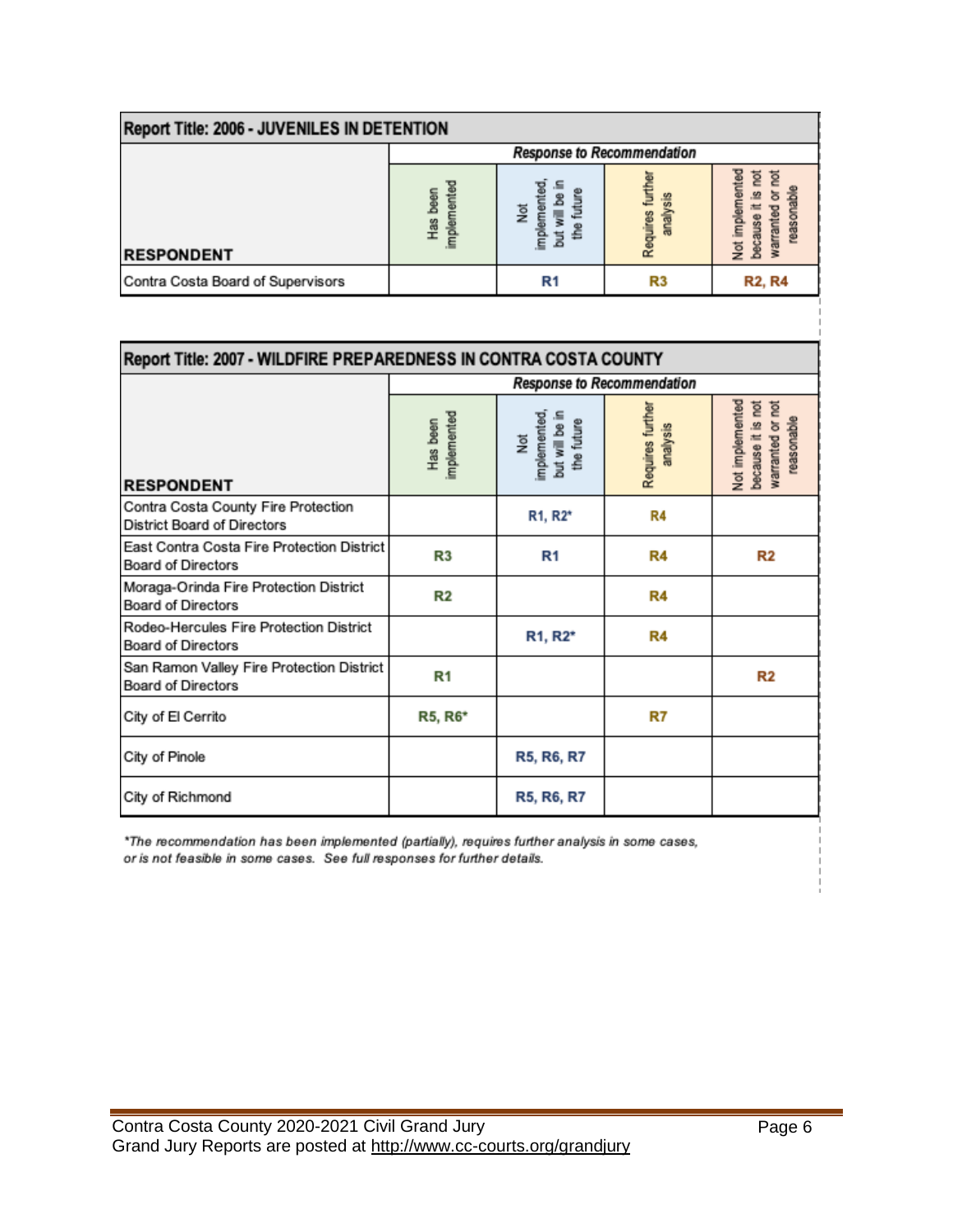| Report Title: 2008 - DO OUR PUBLIC SCHOOLS HAVE ADEQUATE EMERGENCY SUPPLIES |                                                  |                                                     |                                                  |                                                                        |
|-----------------------------------------------------------------------------|--------------------------------------------------|-----------------------------------------------------|--------------------------------------------------|------------------------------------------------------------------------|
|                                                                             | Response to Recommendation                       |                                                     |                                                  |                                                                        |
| <b>RESPONDENT</b>                                                           | mplemented<br>Has been                           | Not<br>implemented,<br>but will be in<br>the future | Requires further<br>analysis                     | Not implemented<br>because it is not<br>warranted or not<br>reasonable |
| Contra Costa County Superintendent of<br>Schools, Office of Education       |                                                  |                                                     | <b>R2, R6</b>                                    |                                                                        |
| Contra Costa County Board of Education                                      |                                                  |                                                     |                                                  | <b>R2, R6</b>                                                          |
| Governing Board of Acalanes Union High<br><b>School District</b>            | R1, R4                                           | R5                                                  | R3                                               |                                                                        |
| Governing Board of Antioch Unified<br><b>School District</b>                | R3                                               | R1                                                  |                                                  | <b>R4, R5</b>                                                          |
| Governing Board of Brentwood Union<br><b>School District</b>                |                                                  | R1, R5                                              | <b>R3, R4</b>                                    |                                                                        |
| Governing Board of Byron Union School<br>District                           | R1, R3                                           |                                                     |                                                  | <b>R4, R5</b>                                                          |
| Governing Board of Canyon Elementary<br><b>School District</b>              |                                                  | R1, R3, R4, R5                                      |                                                  |                                                                        |
| Governing Board of John Swett Unified<br><b>School District</b>             | R4                                               |                                                     | R <sub>1</sub> , R <sub>3</sub> , R <sub>5</sub> |                                                                        |
| Governing Board of Knightsen<br><b>Elementary School District</b>           | R <sub>1</sub> , R <sub>3</sub> , R <sub>4</sub> | R5                                                  |                                                  |                                                                        |
| Governing Board of Lafayette School<br>District                             | <b>R4, R5</b>                                    | R <sub>1</sub>                                      | R3                                               |                                                                        |
| Governing Board of Liberty Union High<br><b>School District</b>             | R1, R3                                           |                                                     |                                                  | <b>R4, R5</b>                                                          |
| Governing Board of Martinez Unified<br><b>School District</b>               |                                                  | R1, R4, R5                                          | R3                                               |                                                                        |
| Governing Board of Moraga School<br>District                                | R1, R4                                           | R5                                                  | R3                                               |                                                                        |
| Governing Board of Mt. Diablo Unified<br><b>School District</b>             | R4                                               | <b>R1, R5</b>                                       |                                                  |                                                                        |
| Governing Board of Oakley Union<br><b>Elementary School District</b>        | R4                                               | <b>R1, R5</b>                                       | R3                                               |                                                                        |
| Governing Board of Orinda Union School<br>District                          | R5                                               | <b>R3, R4</b>                                       |                                                  |                                                                        |
| Governing Board of Pittsburg Unified<br><b>School District</b>              |                                                  | R1, R3, R4, R5                                      |                                                  |                                                                        |
| Governing Board of San Ramon Valley<br>Unified School District              | <b>R3, R4</b>                                    |                                                     |                                                  | R5                                                                     |
| Governing Board of Walnut Creek School<br>District                          | <b>R1, R4</b>                                    | R5                                                  | R3                                               |                                                                        |
| Governing Board of West Contra Costa<br>Unified School District             | R1, R3, R4                                       | R5                                                  |                                                  |                                                                        |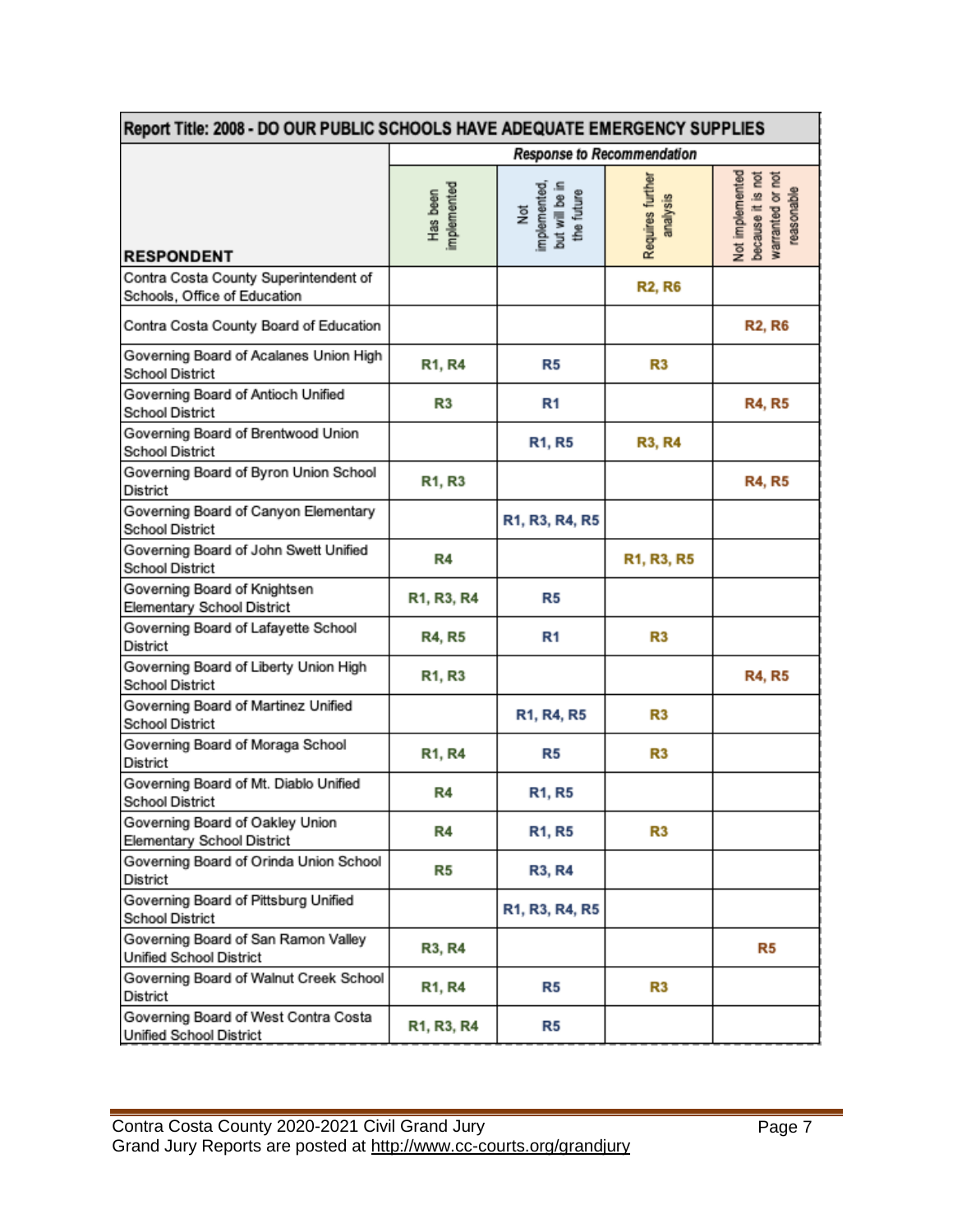# **CONTRA COSTA COUNTY CIVIL GRAND JURY REPORT 2002 Securing Our Water Supply from Cyberattack**

#### **RECOMMENDATIONS:**

*R1: EBMUD Board of Directors should consider publishing a cyber policy acknowledging the cyberattack threat and informing the public of its programs to overcome and prevent attacks on the public water supply by December 31, 2020.*

| <b>RESPONDENT</b>               | <b>RESPONSE</b>                                                                                |
|---------------------------------|------------------------------------------------------------------------------------------------|
| <b>EBMUD Board of Directors</b> | The recommendation has not yet been<br>implemented, but will be implemented in<br>l the future |

#### *R2: EBMUD Board of Directors should consider publishing its conformance with the American Water Infrastructure Act on its public webpage by December 31, 2020.*

| <b>RESPONDENT</b>               | <b>RESPONSE</b>             |
|---------------------------------|-----------------------------|
| <b>EBMUD Board of Directors</b> | The recommendation has been |
|                                 | implemented                 |

*R3: EBMUD Board of Directors should consider applying for a grant to offset new technology costs and strengthen its cybersecurity infrastructure under the Drinking Water Infrastructure Risk and Resilience Program by December 31, 2020.*

| <b>RESPONDENT</b>               | <b>RESPONSE</b>             |
|---------------------------------|-----------------------------|
| <b>EBMUD Board of Directors</b> | The recommendation has been |
|                                 | l implemented               |

*R4: CCWD Board of Directors should consider publishing a cyber policy acknowledging the cyberattack threat and informing the public of its programs to overcome and prevent attacks on the public water supply by December 31, 2020.*

| <b>RESPONDENT</b>              | <b>RESPONSE</b>                                                                              |
|--------------------------------|----------------------------------------------------------------------------------------------|
| <b>CCWD</b> Board of Directors | The recommendation has not yet been<br>implemented, but will be implemented in<br>the future |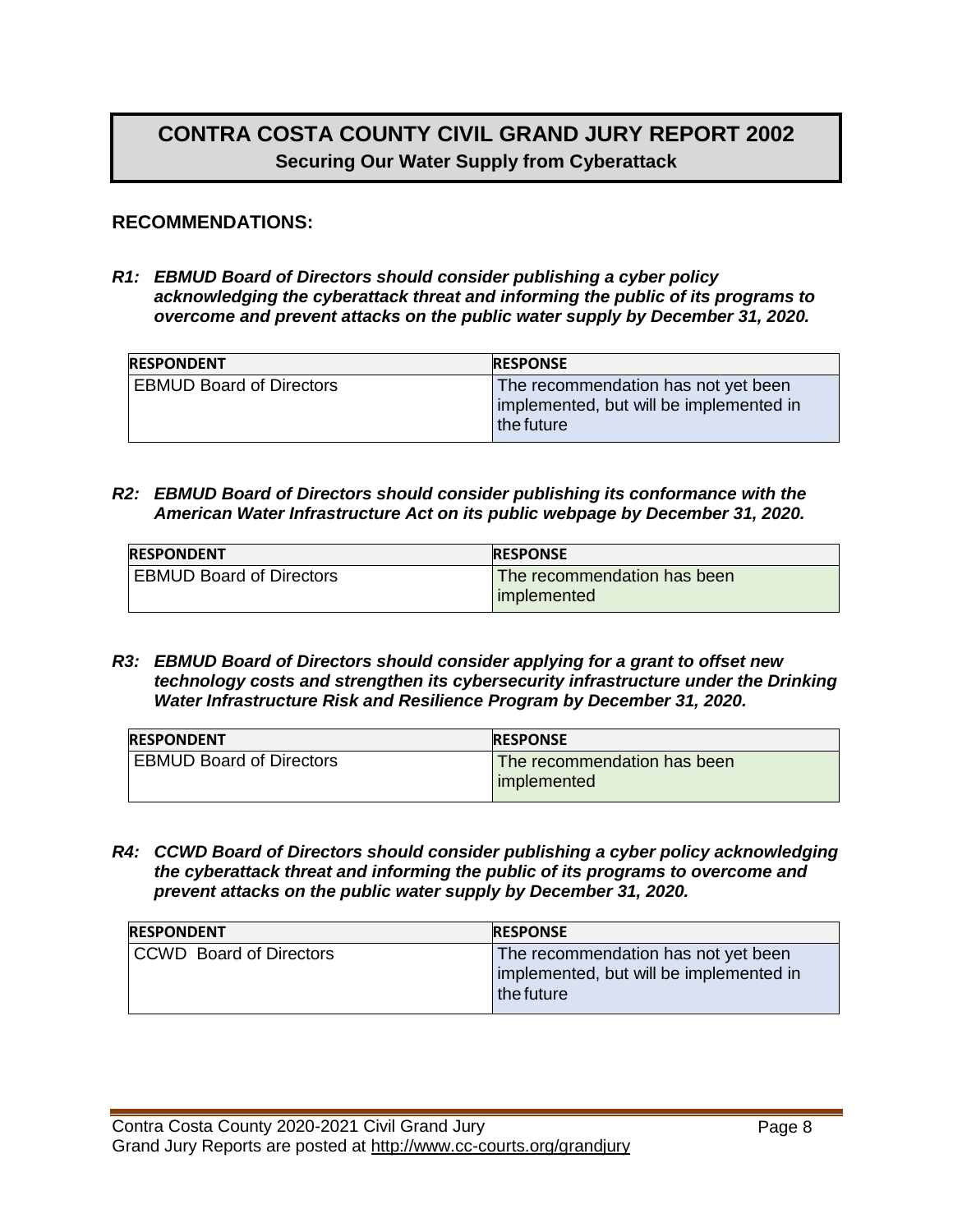*R5: CCWD Board of Directors should consider applying for a grant to offset new technology costs and strengthen its cybersecurity infrastructure under the Drinking Water Infrastructure Risk and Resilience Program by December 31, 2020.*

| <b>RESPONDENT</b>       | <b>RESPONSE</b>                                                                                |
|-------------------------|------------------------------------------------------------------------------------------------|
| CCWD Board of Directors | The recommendation has not yet been<br>implemented, but will be implemented in<br>l the future |

### **The Responses to the 2019-2020 Grand Jury reports are posted on the Contra Costa County Grand Jury Website in their entirety and can be viewed at:**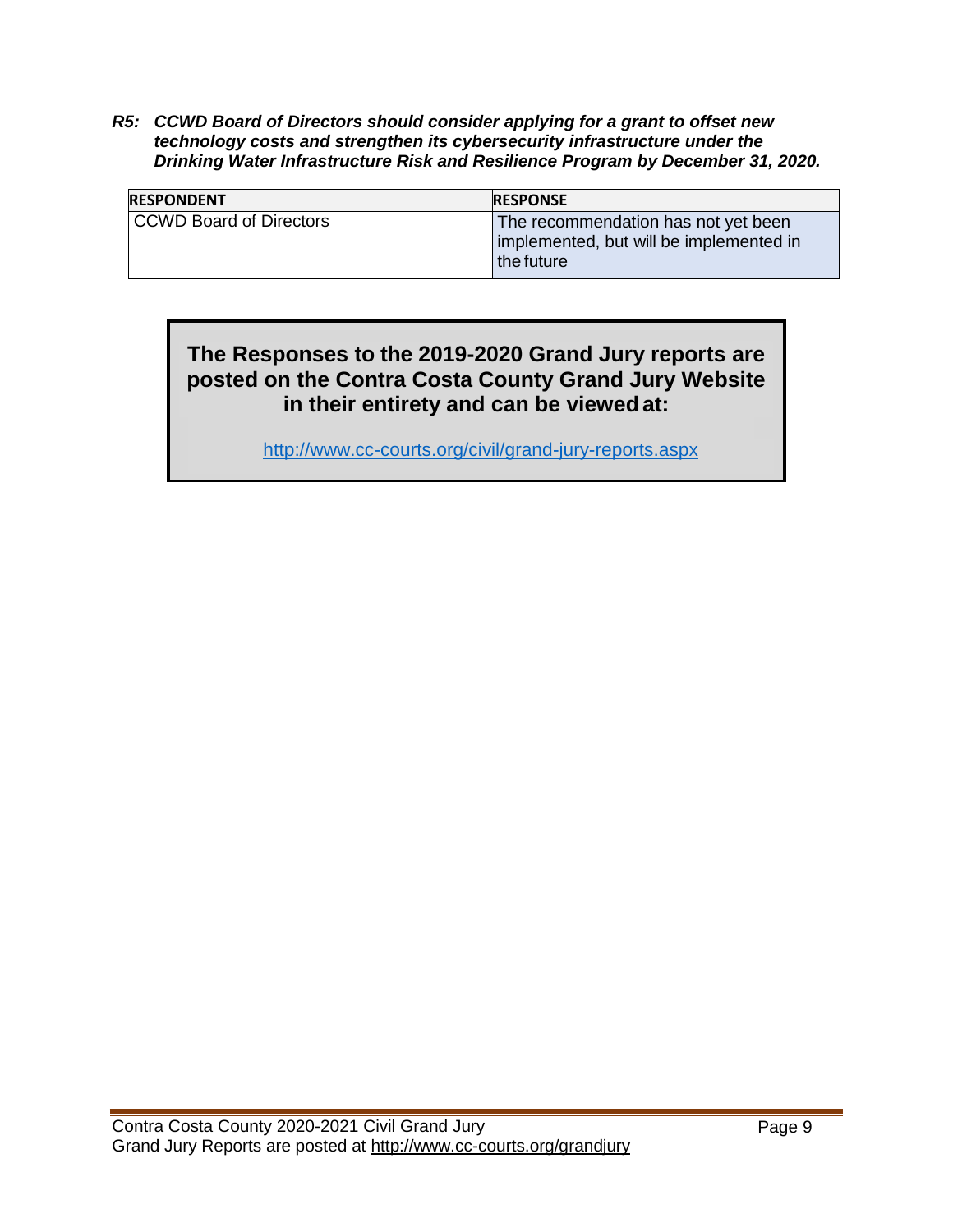# **CONTRA COSTA COUNTY CIVIL GRAND JURY REPORT 2003 Contra Costa BART Rider Concerns**

#### **RECOMMENDATIONS:**

*R1: The BART Board of Directors should consider publishing an updated strategic plan to address improvements to safety, cleanliness, and fare evasion over the term of the plan by December 31, 2020.*

| <b>RESPONDENT</b>              | <b>RESPONSE</b>                                                                                     |
|--------------------------------|-----------------------------------------------------------------------------------------------------|
| <b>BART Board of Directors</b> | The response language differs from Code<br>requirements. See full response in the link<br>provided. |

*R2: The BART Board of Directors should consider continuing to modify or replace fare gates and establish a timeline and funding for implementation by December 31, 2020.*

| <b>RESPONDENT</b>              | <b>RESPONSE</b>                                                                                     |
|--------------------------------|-----------------------------------------------------------------------------------------------------|
| <b>BART Board of Directors</b> | The response language differs from Code<br>requirements. See full response in the link<br>provided. |

*R3: The BART Board of Directors should consider reconfirming its plan to add 19 police officers per year over the next five years, with 66 of them on the trains, by December 31, 2020.*

| <b>RESPONDENT</b>              | <b>RESPONSE</b>                                                                                     |
|--------------------------------|-----------------------------------------------------------------------------------------------------|
| <b>BART Board of Directors</b> | The response language differs from Code<br>requirements. See full response in the link<br>provided. |

*R4: The BART Board of Directors should consider constructing station booths and staffing the booths with agents at the Pittsburg Center and Antioch eBART stations by December 31, 2021.*

| <b>RESPONDENT</b>              | <b>RESPONSE</b>                                                                                     |
|--------------------------------|-----------------------------------------------------------------------------------------------------|
| <b>BART Board of Directors</b> | The response language differs from Code<br>requirements. See full response in the link<br>provided. |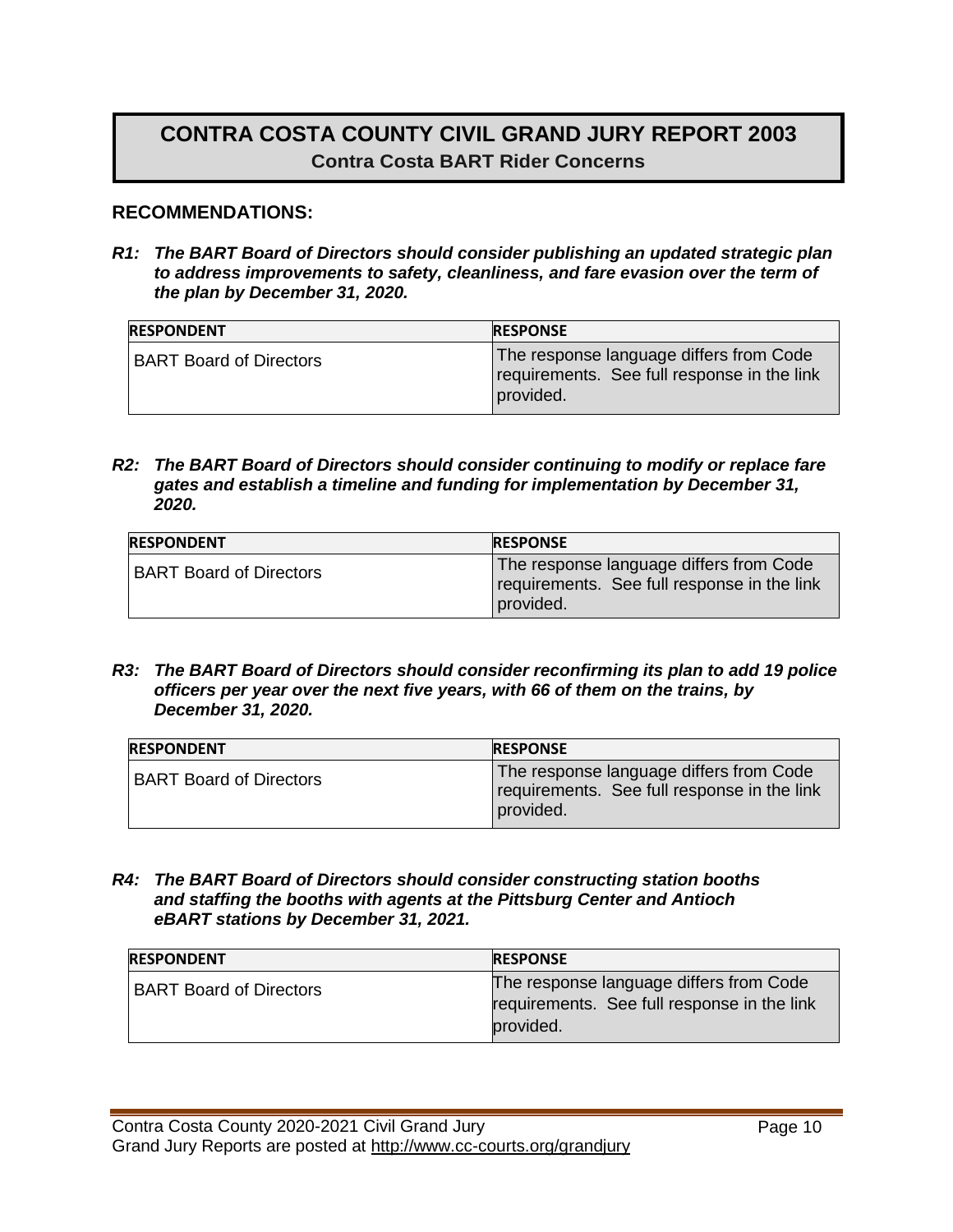*R5: The BART Board of Directors should consider developing a plan to systematically survey non-riders by county by December 31, 2021, and implement that plan along with the 2022 Customer Satisfaction Survey.*

| <b>RESPONDENT</b>              | <b>RESPONSE</b>                                        |
|--------------------------------|--------------------------------------------------------|
| <b>BART Board of Directors</b> | The recommendation requires further<br><b>analysis</b> |

### **The Responses to the 2019-2020 Grand Jury reports are posted on the Contra Costa County Grand Jury Website in their entirety and can be viewed at:**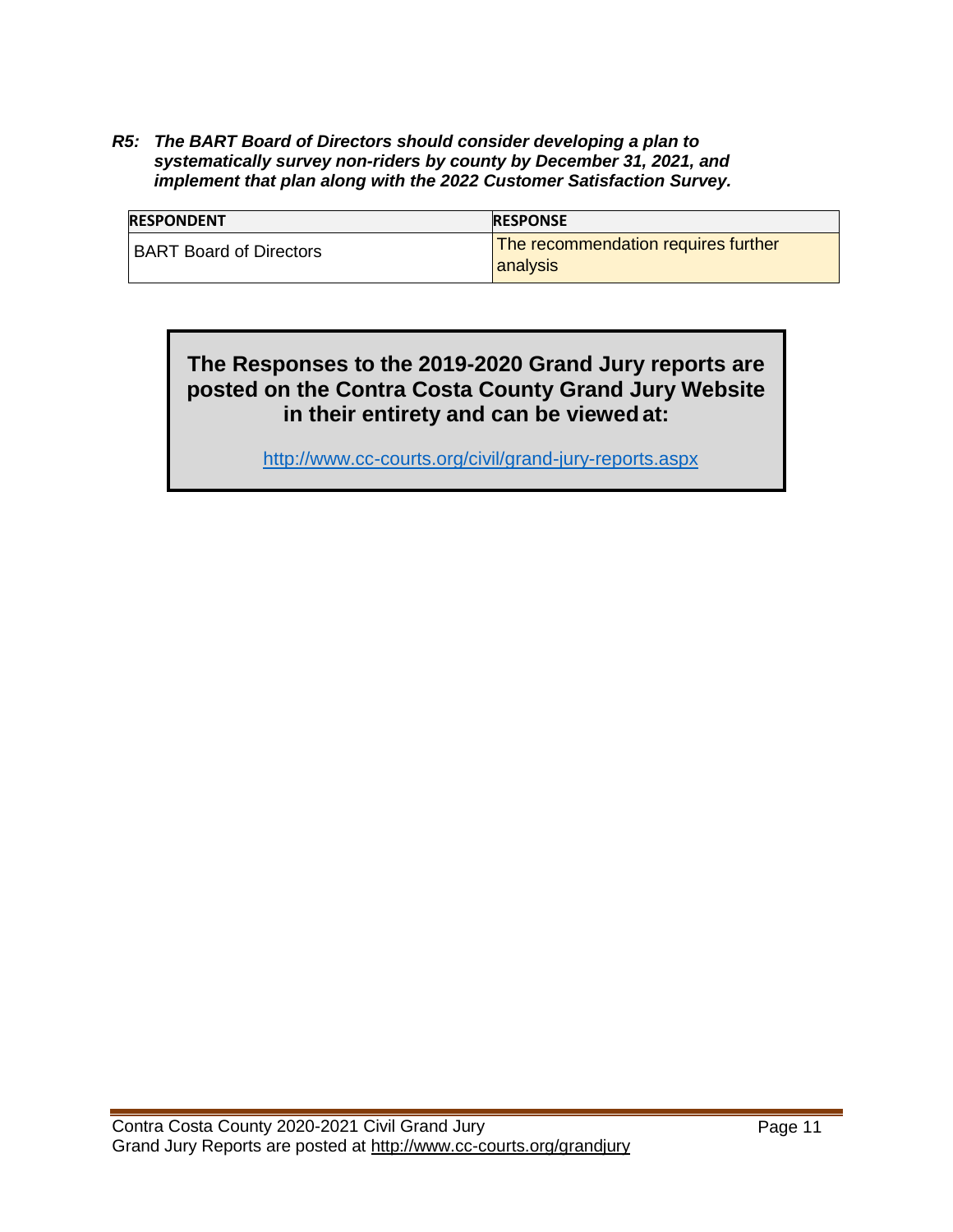# **CONTRA COSTA COUNTY CIVIL GRAND JURY REPORT 2004 Police Department Staffing**

#### **RECOMMENDATIONS:**

*R1: The Board of Supervisors should consider identifying funds to develop a countywide outreach program to attract more applicants to police agencies in Contra Costa County, by June 30, 2021.*

| <b>RESPONDENT</b>                        | <b>RESPONSE</b>                                                                                   |
|------------------------------------------|---------------------------------------------------------------------------------------------------|
| Contra Costa County Board of Supervisors | The recommendation will not be<br>implemented because it is not warranted<br>or is not reasonable |

*R2: The City/Town Councils of Antioch, Brentwood, Clayton, Concord, El Cerrito, Hercules, Martinez, Moraga, Oakley, Pinole, Pittsburg, Pleasant Hill, Richmond, San Pablo, San Ramon, and Walnut Creek should consider identifying funds to study the cost/benefit of a countywide screening process for police officer positions, to avoid replication of these steps while allowing each city police department to select and evaluate candidates, by June 30, 2021*

| <b>RESPONDENT</b>  | <b>RESPONSE</b>                                                                                   |
|--------------------|---------------------------------------------------------------------------------------------------|
| City of Antioch    | The recommendation will not be<br>implemented because it is not warranted or<br>is not reasonable |
| City of Brentwood  | The recommendation requires further<br>analysis                                                   |
| City of Clayton    | The recommendation will not be<br>implemented because it is not warranted or<br>is not reasonable |
| City of Concord    | The recommendation will not be<br>implemented because it is not warranted or<br>is not reasonable |
| City of El Cerrito | The recommendation will not be<br>implemented because it is not warranted or<br>is not reasonable |
| City of Hercules   | The recommendation will not be<br>implemented because it is not warranted or<br>is not reasonable |
| City of Martinez   | The recommendation will not be<br>implemented because it is not warranted or<br>is not reasonable |
| Town of Moraga     | The recommendation will not be<br>implemented because it is not warranted or<br>is not reasonable |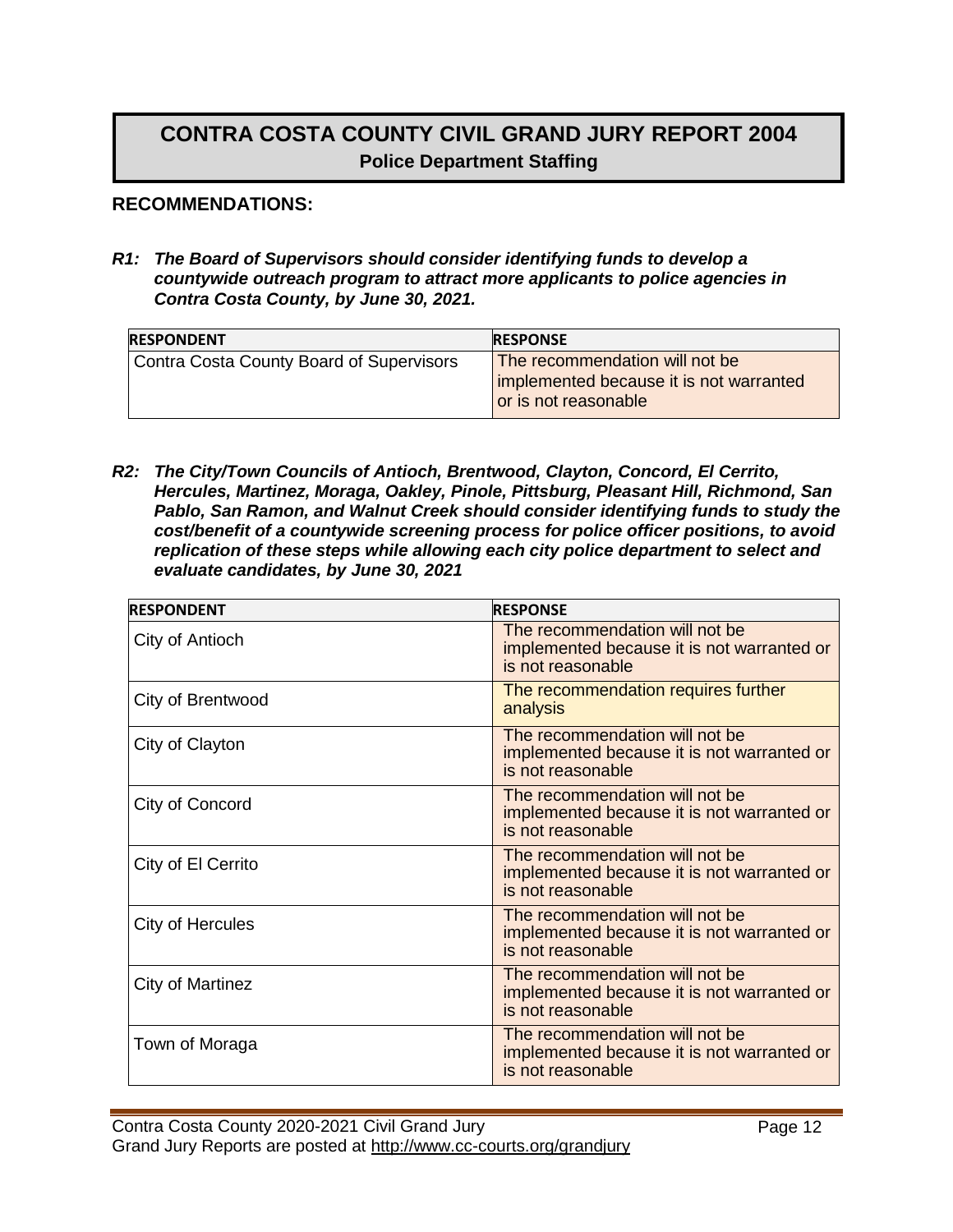| City of Oakley              | The recommendation will not be<br>implemented because it is not warranted or<br>is not reasonable |
|-----------------------------|---------------------------------------------------------------------------------------------------|
| City of Pinole              | The recommendation has not yet been<br>implemented, but will be implemented in<br>the future      |
| City of Pittsburg           | The recommendation will not be<br>implemented because it is not warranted or<br>is not reasonable |
| City of Pleasant Hill       | The recommendation will not be<br>implemented because it is not warranted or<br>is not reasonable |
| City of Richmond            | The recommendation will not be<br>implemented because it is not warranted or<br>is not reasonable |
| City of San Pablo           | The recommendation will not be<br>implemented because it is not warranted or<br>is not reasonable |
| City of San Ramon           | The recommendation will not be<br>implemented because it is not warranted or<br>is not reasonable |
| <b>City of Walnut Creek</b> | The recommendation will not be<br>implemented because it is not warranted or<br>is not reasonable |

*R3: The Sheriff, and the City/Town Councils of Antioch, Brentwood, Clayton, Concord, Danville, El Cerrito, Hercules, Lafayette, Martinez, Moraga, Oakley, Orinda, Pinole, Pittsburg, Pleasant Hill, Richmond, San Pablo, San Ramon, and Walnut Creek should consider directing their police departments to apply annually, or when offered in 2021, to the Department of Justice COPS Hiring Program, which provides funding for hiring additional officers, by June 30, 2021.*

| <b>RESPONDENT</b>                  | <b>RESPONSE</b>                                                                                   |
|------------------------------------|---------------------------------------------------------------------------------------------------|
| <b>Contra Costa County Sheriff</b> | The recommendation has been<br>implemented                                                        |
| City of Antioch                    | The recommendation has been<br>implemented                                                        |
| City of Brentwood                  | The recommendation requires further<br>analysis                                                   |
| City of Clayton                    | The recommendation will not be<br>implemented because it is not warranted<br>or is not reasonable |
| City of Concord                    | The recommendation requires further<br>analysis                                                   |
| <b>Town of Danville</b>            | The recommendation will not be<br>implemented because it is not warranted<br>or is not reasonable |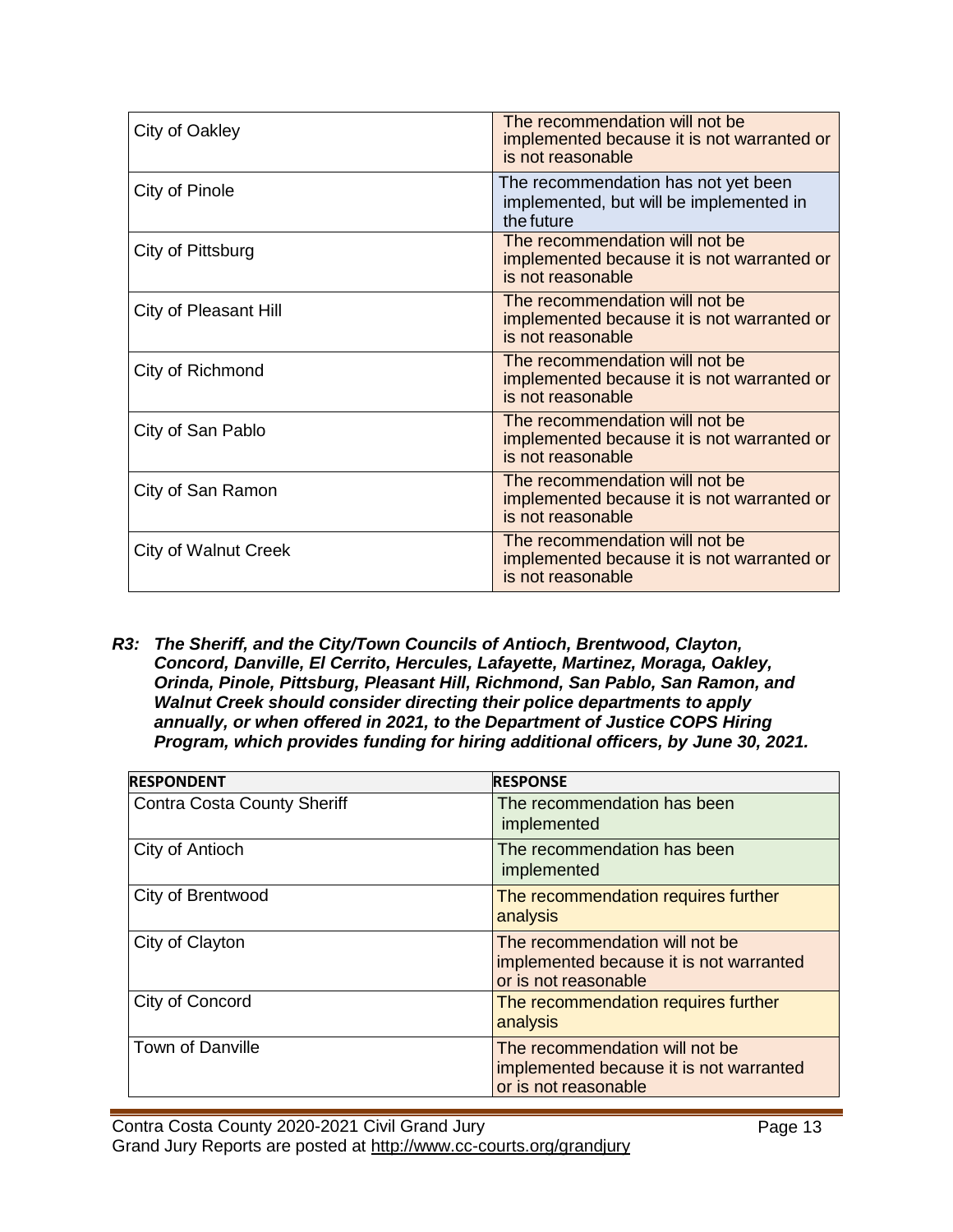| City of El Cerrito          | The recommendation will not be          |
|-----------------------------|-----------------------------------------|
|                             | implemented because it is not warranted |
|                             | or is not reasonable                    |
| City of Hercules            | The recommendation will not be          |
|                             | implemented because it is not warranted |
|                             | or is not reasonable                    |
| City of Lafayette           | The recommendation will not be          |
|                             | implemented because it is not warranted |
|                             | or is not reasonable                    |
| <b>City of Martinez</b>     | The recommendation will not be          |
|                             | implemented because it is not warranted |
|                             | or is not reasonable                    |
| Town of Moraga              | The recommendation will not be          |
|                             | implemented because it is not warranted |
|                             | or is not reasonable                    |
| City of Oakley              | The recommendation has not yet been     |
|                             | implemented, but will be implemented in |
|                             | the future                              |
| City of Orinda              | The recommendation will not be          |
|                             | implemented because it is not warranted |
|                             | or is not reasonable                    |
| City of Pinole              | The recommendation requires further     |
|                             | analysis                                |
| City of Pittsburg           | The recommendation requires further     |
|                             | analysis                                |
| City of Pleasant Hill       | The recommendation will not be          |
|                             | implemented because it is not warranted |
|                             | or is not reasonable                    |
| City of Richmond            | The recommendation will not be          |
|                             | implemented because it is not warranted |
|                             | or is not reasonable                    |
| City of San Pablo           | The recommendation will not be          |
|                             | implemented because it is not warranted |
|                             | or is not reasonable                    |
| City of San Ramon           | The recommendation will not be          |
|                             | implemented because it is not warranted |
|                             | or is not reasonable                    |
| <b>City of Walnut Creek</b> | The recommendation has been             |
|                             | implemented                             |
|                             |                                         |

*R4: The City/Town Councils of Antioch, Brentwood, Clayton, Concord, Danville, El Cerrito, Hercules, Lafayette, Martinez, Moraga, Oakley, Orinda, Pinole, Pittsburg, Pleasant Hill, Richmond, San Pablo, San Ramon, and Walnut Creek should consider identifying funds to increase the number of authorized sworn officers to fill understaffed units, such as traffic patrol and school resource officers, by June 30, 2021.*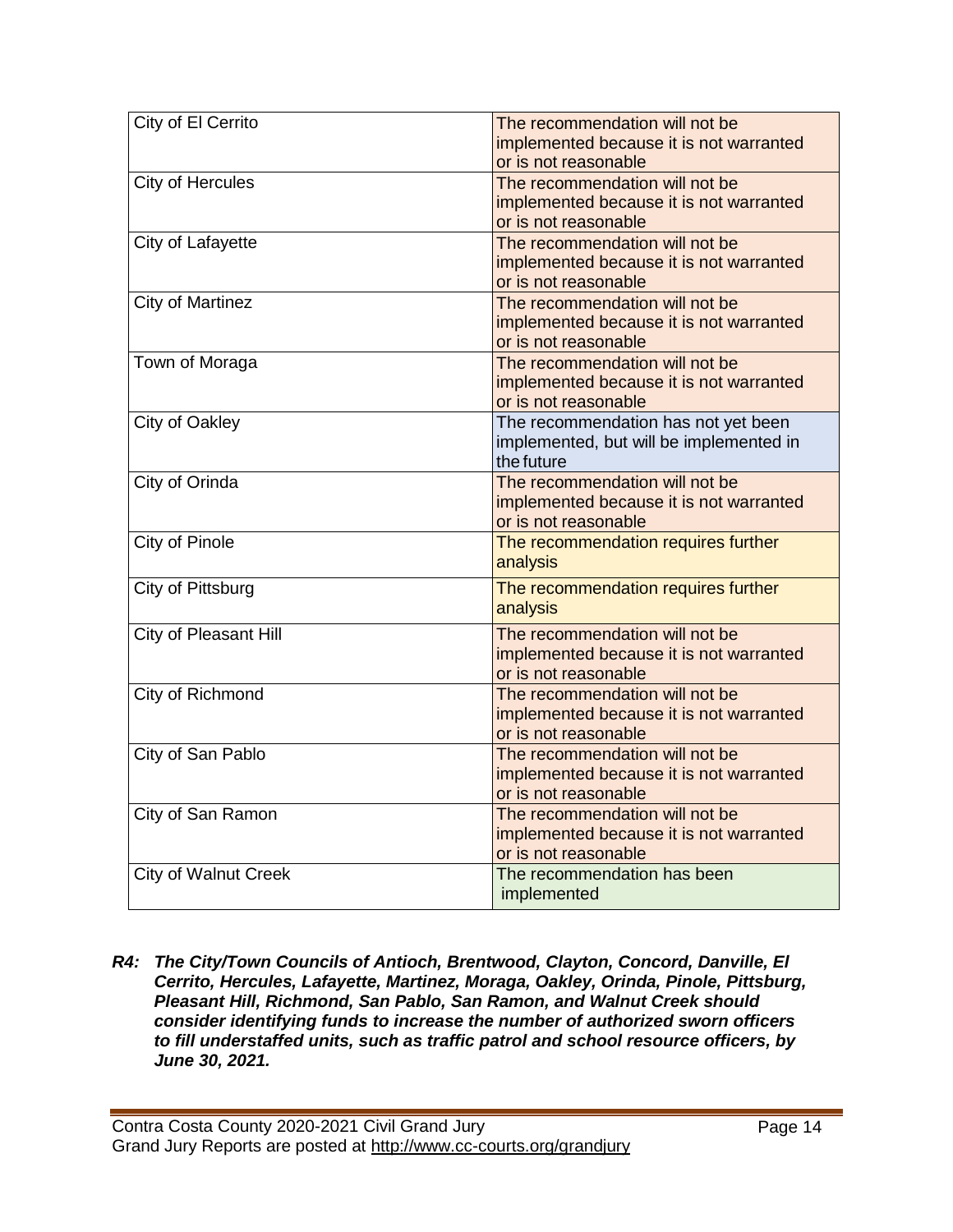| <b>RESPONDENT</b>       | <b>RESPONSE</b>                                                                                   |
|-------------------------|---------------------------------------------------------------------------------------------------|
| City of Antioch         | The recommendation has been<br>implemented                                                        |
| City of Brentwood       | The recommendation has not yet been<br>implemented, but will be implemented in<br>the future      |
| City of Clayton         | The recommendation will not be<br>implemented because it is not warranted<br>or is not reasonable |
| City of Concord         | The recommendation requires further<br>analysis                                                   |
| <b>Town of Danville</b> | The recommendation will not be<br>implemented because it is not warranted<br>or is not reasonable |
| City of El Cerrito      | The recommendation will not be<br>implemented because it is not warranted<br>or is not reasonable |
| <b>City of Hercules</b> | The recommendation will not be<br>implemented because it is not warranted<br>or is not reasonable |
| City of Lafayette       | The recommendation will not be<br>implemented because it is not warranted<br>or is not reasonable |
| <b>City of Martinez</b> | The recommendation has been<br>implemented                                                        |
| Town of Moraga          | The recommendation will not be<br>implemented because it is not warranted<br>or is not reasonable |
| City of Oakley          | The recommendation has been<br>implemented                                                        |
| City of Orinda          | The recommendation will not be<br>implemented because it is not warranted<br>or is not reasonable |
| City of Pinole          | The recommendation has not yet been<br>implemented, but will be implemented in<br>the future      |
| City of Pittsburg       | The recommendation requires further<br>analysis                                                   |
| City of Pleasant Hill   | The recommendation will not be<br>implemented because it is not warranted<br>or is not reasonable |
| City of Richmond        | The recommendation will not be<br>implemented because it is not warranted<br>or is not reasonable |
| City of San Pablo       | The recommendation has been<br>implemented                                                        |
| City of San Ramon       | The recommendation requires further<br>analysis                                                   |

Contra Costa County 2020-2021 Civil Grand Jury Grand Jury Reports are posted at<http://www.cc-courts.org/grandjury>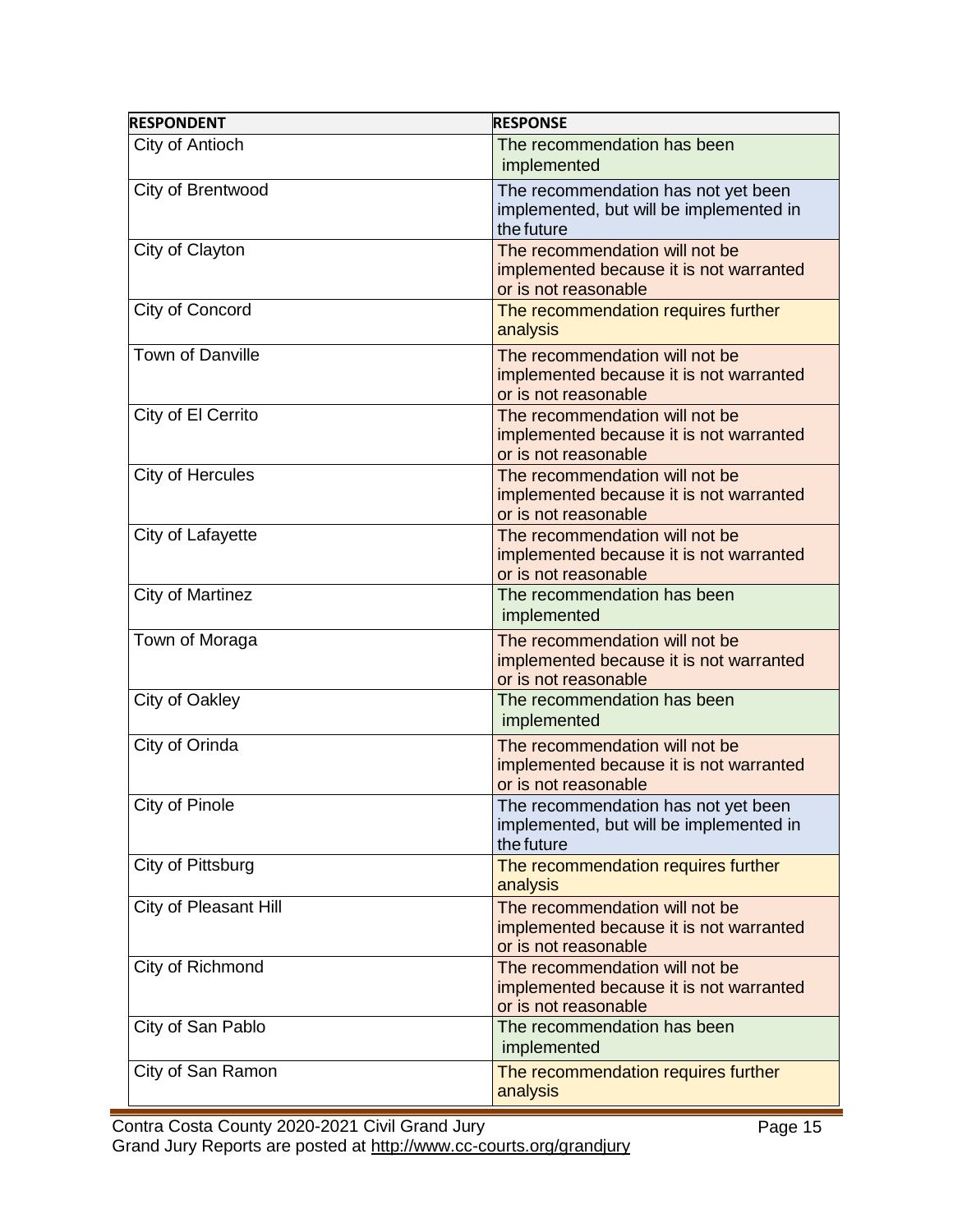| <b>City of Walnut Creek</b> | The recommendation will not be          |
|-----------------------------|-----------------------------------------|
|                             | implemented because it is not warranted |
|                             | or is not reasonable                    |

*R5: The City/Town Councils of Antioch, Brentwood, Clayton, Concord, Danville, El Cerrito, Hercules, Lafayette, Martinez, Moraga, Oakley, Orinda, Pinole, Pittsburg, Pleasant Hill, Richmond, San Pablo, San Ramon, and Walnut Creek should consider identifying funds that would permit their police departments to over-hire officer positions as a strategy for keeping departments fully staffed, by June 30, 2021.*

| <b>RESPONDENT</b>       | <b>RESPONSE</b>                         |
|-------------------------|-----------------------------------------|
| City of Antioch         | The recommendation has been             |
|                         | implemented                             |
| City of Brentwood       | The recommendation has been             |
|                         | implemented                             |
| City of Clayton         | The recommendation will not be          |
|                         | implemented because it is not warranted |
|                         | or is not reasonable                    |
| City of Concord         | The recommendation has been             |
|                         | implemented                             |
| <b>Town of Danville</b> | The recommendation will not be          |
|                         | implemented because it is not warranted |
|                         | or is not reasonable                    |
| City of El Cerrito      | The recommendation will not be          |
|                         | implemented because it is not warranted |
|                         | or is not reasonable                    |
| City of Hercules        | The recommendation has been             |
|                         | implemented                             |
| City of Lafayette       | The recommendation will not be          |
|                         | implemented because it is not warranted |
|                         | or is not reasonable                    |
| <b>City of Martinez</b> | The recommendation will not be          |
|                         | implemented because it is not warranted |
|                         | or is not reasonable                    |
| Town of Moraga          | The recommendation will not be          |
|                         | implemented because it is not warranted |
|                         | or is not reasonable                    |
| City of Oakley          | The recommendation has been             |
|                         | implemented                             |
| City of Orinda          | The recommendation will not be          |
|                         | implemented because it is not warranted |
|                         | or is not reasonable                    |
| <b>City of Pinole</b>   | The recommendation has been             |
|                         | implemented                             |
| City of Pittsburg       | The recommendation will not be          |
|                         | implemented because it is not warranted |
|                         | or is not reasonable                    |

Contra Costa County 2020-2021 Civil Grand Jury Grand Jury Reports are posted at<http://www.cc-courts.org/grandjury>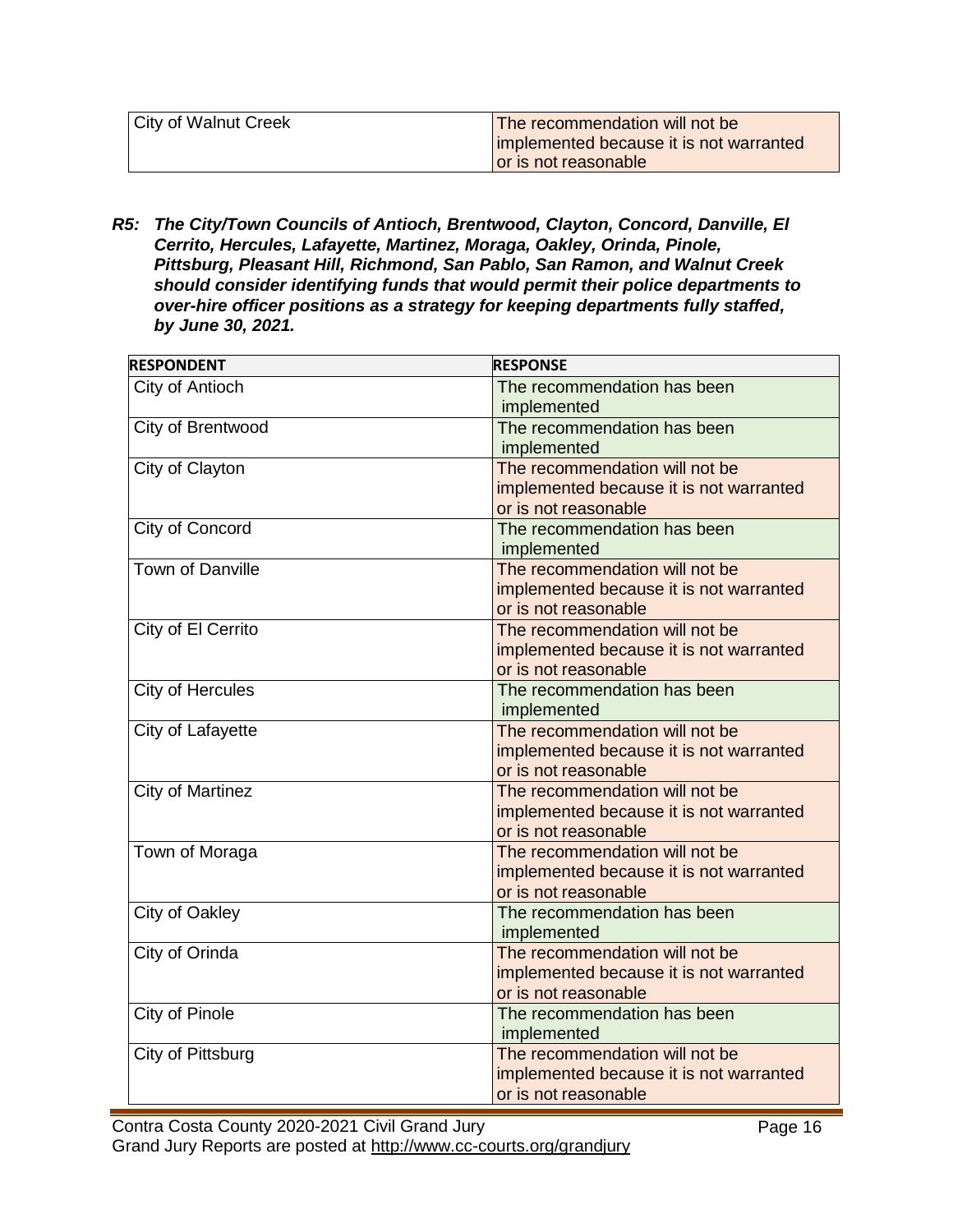| City of Pleasant Hill       | The recommendation will not be          |
|-----------------------------|-----------------------------------------|
|                             |                                         |
|                             | implemented because it is not warranted |
|                             | or is not reasonable                    |
| City of Richmond            | The recommendation will not be          |
|                             | implemented because it is not warranted |
|                             | or is not reasonable                    |
| City of San Pablo           | The recommendation will not be          |
|                             | implemented because it is not warranted |
|                             | or is not reasonable                    |
| City of San Ramon           | The recommendation has been             |
|                             | implemented                             |
| <b>City of Walnut Creek</b> | The recommendation has been             |
|                             | implemented                             |

### **The Responses to the 2019-2020 Grand Jury reports are posted on the Contra Costa County Grand Jury Website in their entirety and can be viewedat:**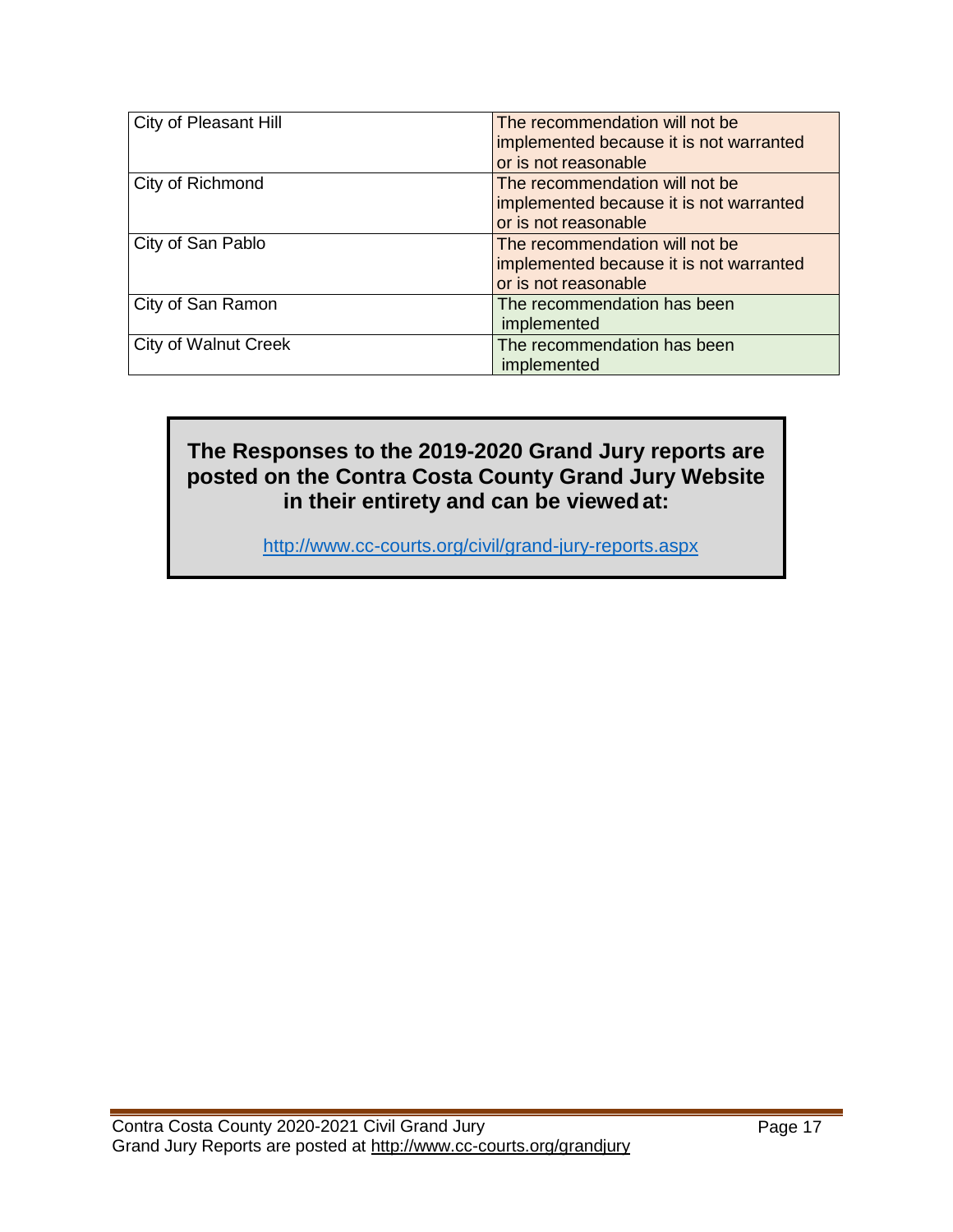# **CONTRA COSTA COUNTY CIVIL GRAND JURY REPORT 2005 Public Safety Power Shutoff**

#### **RECOMMENDATIONS:**

*R1: By December 31, 2020, the Board of Supervisors should consider commencing the development of a unified approach to PSPS events to be used by all County departments which includes: requirements for backup power, communications, Community Resource Center coordination, and training of additional staff to support essential activities.*

| <b>RESPONSE</b>                              |
|----------------------------------------------|
| The recommendation has been<br>l implemented |
|                                              |

*Recommendation #2: By December 31, 2020, the Board of Supervisors should consider directing County departments to develop a list of real-time information to be required of PG&E before initiation and during PSPS events.*

| <b>IRESPONDENT</b>                       | <b>RESPONSE</b>                         |
|------------------------------------------|-----------------------------------------|
| Contra Costa County Board of Supervisors | <b>The recommendation will not be</b>   |
|                                          | implemented because it is not warranted |
|                                          | or is not reasonable                    |

*R3: By December 31, 2020, the Board of Supervisors should consider directing Contra Costa Health Services to have a protocol in place for working with PG&E to ensure that CCHS receives the information it requires to notify medical base-line customers of a PSPS event.* 

| <b>RESPONDENT</b>                        | <b>RESPONSE</b>                                                                                   |
|------------------------------------------|---------------------------------------------------------------------------------------------------|
| Contra Costa County Board of Supervisors | The recommendation will not be<br>implemented because it is not warranted<br>or is not reasonable |

*R4: By December 31, 2020, the Board of Supervisors should consider evaluating alternative communication coverage during a PSPS event to address service disruption to cell sites, internet, and cable providers dependent on the PG&E power distribution system.* 

| <b>RESPONDENT</b>                        | <b>RESPONSE</b>                              |
|------------------------------------------|----------------------------------------------|
| Contra Costa County Board of Supervisors | The recommendation has been<br>l implemented |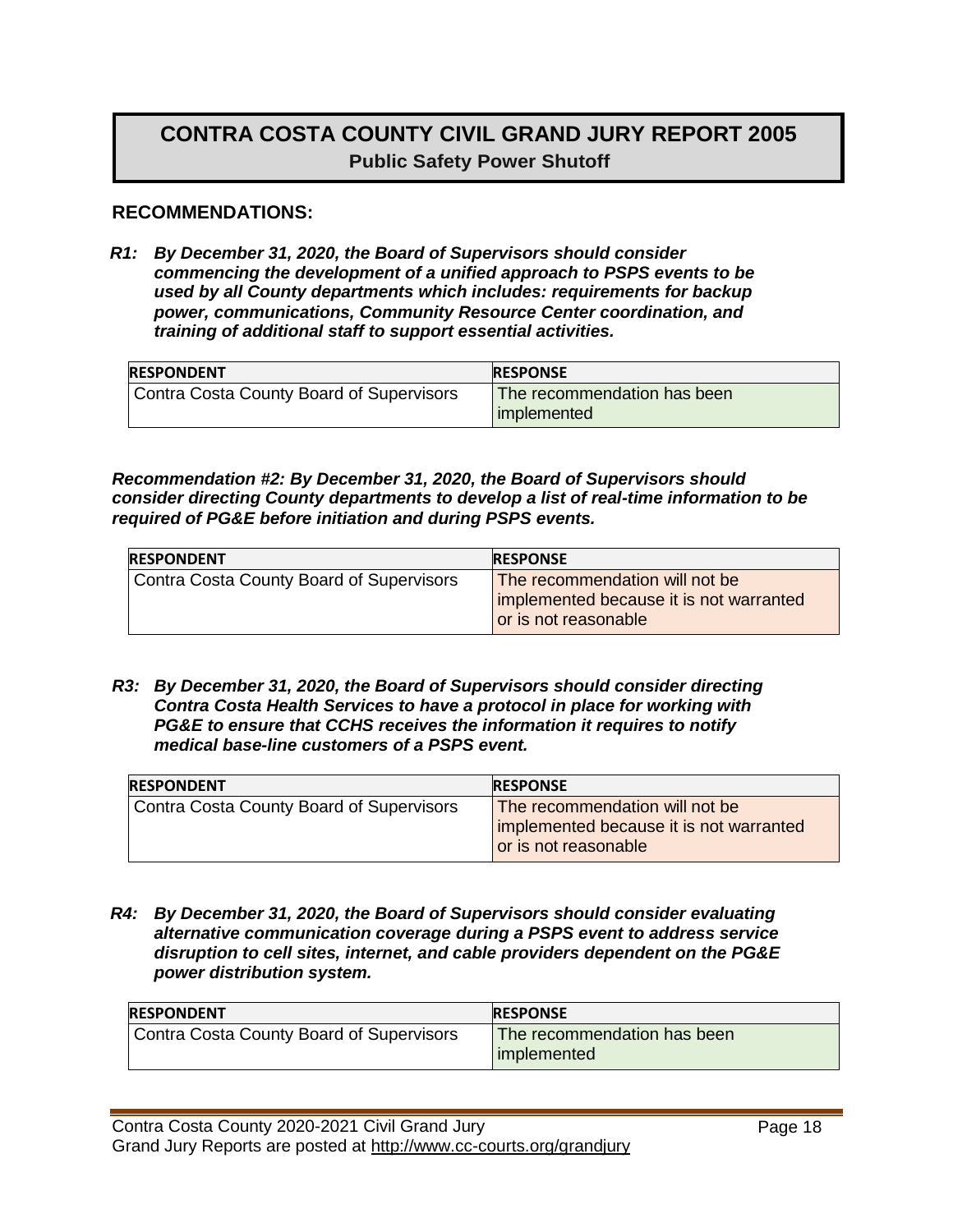*R5: The Board of Supervisors should consider directing the County Administrator to establish a means of tracking PSPS costs by December 31, 2020.*

| <b>RESPONDENT</b>                        | <b>RESPONSE</b>                            |
|------------------------------------------|--------------------------------------------|
| Contra Costa County Board of Supervisors | The recommendation has been<br>implemented |

*R6: By December 31, 2020, the Board of Supervisors should consider establishing a requirement that a final After-Action Report and a fiscal impact report be completed no later than 60 days after a PSPS event.*

| <b>RESPONDENT</b>                        | <b>RESPONSE</b>                                                                                   |
|------------------------------------------|---------------------------------------------------------------------------------------------------|
| Contra Costa County Board of Supervisors | The recommendation will not be<br>implemented because it is not warranted<br>or is not reasonable |

*R7: The Board of Supervisors should consider developing a plan to take advantage of funding available for PSPS events from various programs at State and Federal levels by December 31, 2020.*

| <b>RESPONDENT</b>                        | <b>RESPONSE</b>                                                                                   |
|------------------------------------------|---------------------------------------------------------------------------------------------------|
| Contra Costa County Board of Supervisors | The recommendation will not be<br>implemented because it is not warranted<br>or is not reasonable |

*R8: By December 31, 2020, The Board of Supervisors should consider tracking and communicating to County departments the status of existing and pending legislation which may mitigate the effects of a PSPS event on the County and its residents.* 

| <b>IRESPONDENT</b>                       | <b>RESPONSE</b>                                                                              |
|------------------------------------------|----------------------------------------------------------------------------------------------|
| Contra Costa County Board of Supervisors | The recommendation has not yet been<br>implemented, but will be implemented in<br>the future |

# **The Responses to the 2019-2020 Grand Jury reports are posted on the Contra Costa County Grand Jury Website in their entirety and can be viewed at:**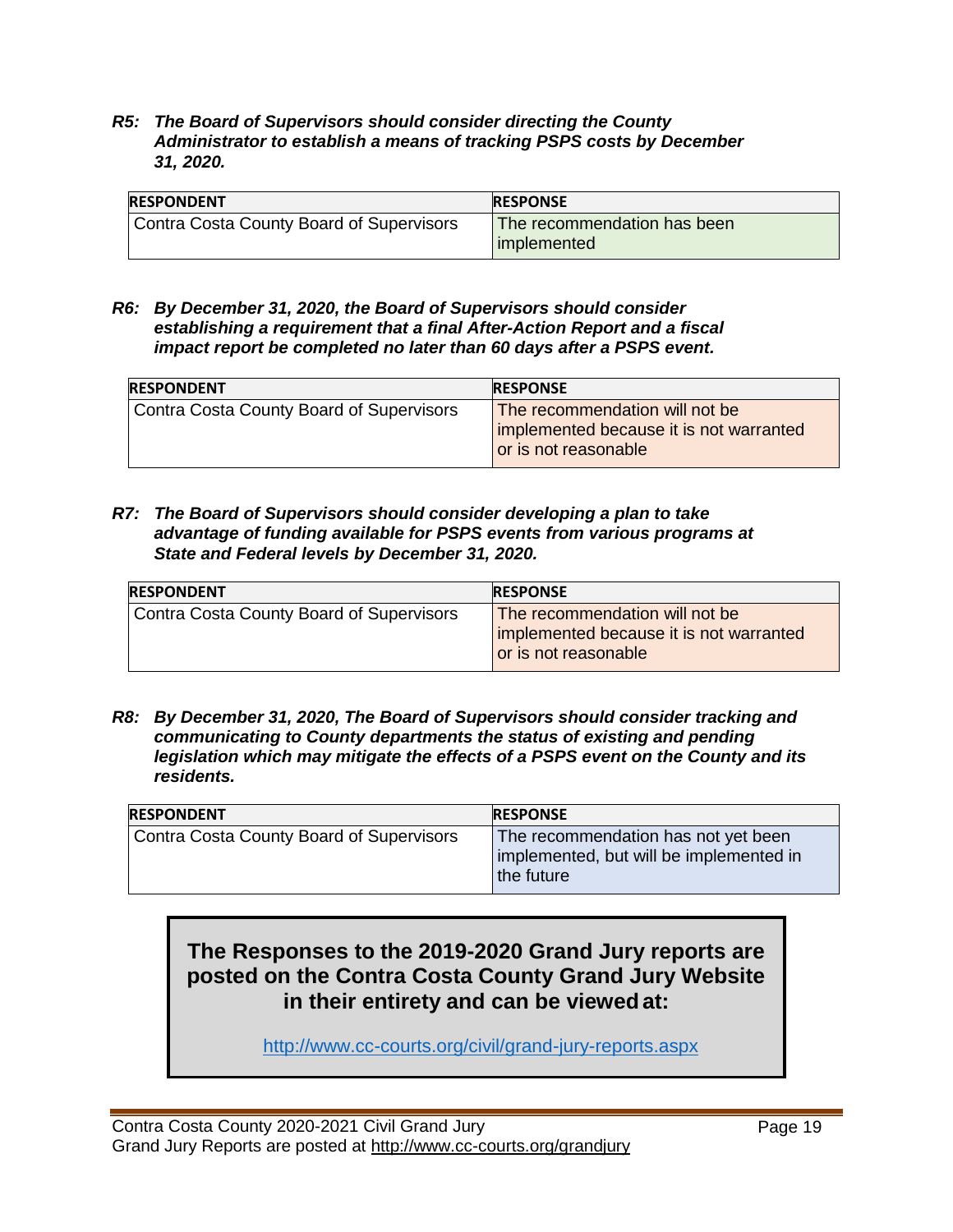# **CONTRA COSTA COUNTY CIVIL GRAND JURY REPORT 2005 Juveniles in Detention**

#### **RECOMMENDATIONS:**

*R1: The Grand Jury recommends that the Board of Supervisors consider directing the Contra Costa County Probation Department to acquire and install a case management system to compile data on recidivism and program effectiveness, by June 30, 2021. The system would also facilitate coordination of post-release services for youth with other agencies.* 

| <b>RESPONDENT</b>                        | <b>RESPONSE</b>                                                                              |
|------------------------------------------|----------------------------------------------------------------------------------------------|
| Contra Costa County Board of Supervisors | The recommendation has not yet been<br>implemented, but will be implemented in<br>the future |

*R2: The Grand Jury recommends that the Board of Supervisors consider directing the Contra Costa County Probation Department to hire a case manager to coordinate the use of the case management system, by June 30, 2021*

| <b>RESPONDENT</b>                        | <b>RESPONSE</b>                                              |
|------------------------------------------|--------------------------------------------------------------|
| Contra Costa County Board of Supervisors | The recommendation will not be                               |
|                                          | implemented because it is not warranted<br>or not reasonable |
|                                          |                                                              |

*R3: The Grand Jury recommends that the Board of Supervisors consider directing the Contra Costa County Health Services Department to hire additional mental health care staff to reduce the wait time for post-release services for youth and families, by June 30, 2021.* 

| <b>RESPONDENT</b>                               | <b>RESPONSE</b>                                 |
|-------------------------------------------------|-------------------------------------------------|
| <b>Contra Costa County Board of Supervisors</b> | The recommendation requires further<br>analysis |

*R4: The Grand Jury recommends that the Board of Supervisors consider directing the Contra Costa County Probation Department to evaluate the propriety of relocating girls in detention with low-level offenses to Orin Allen Youth Rehabilitation Facility, by June 30, 2021.* 

| <b>RESPONDENT</b>                        | <b>RESPONSE</b>                                                                                |
|------------------------------------------|------------------------------------------------------------------------------------------------|
| Contra Costa County Board of Supervisors | The recommendation will not be<br>implemented because it is not warranted<br>or not reasonable |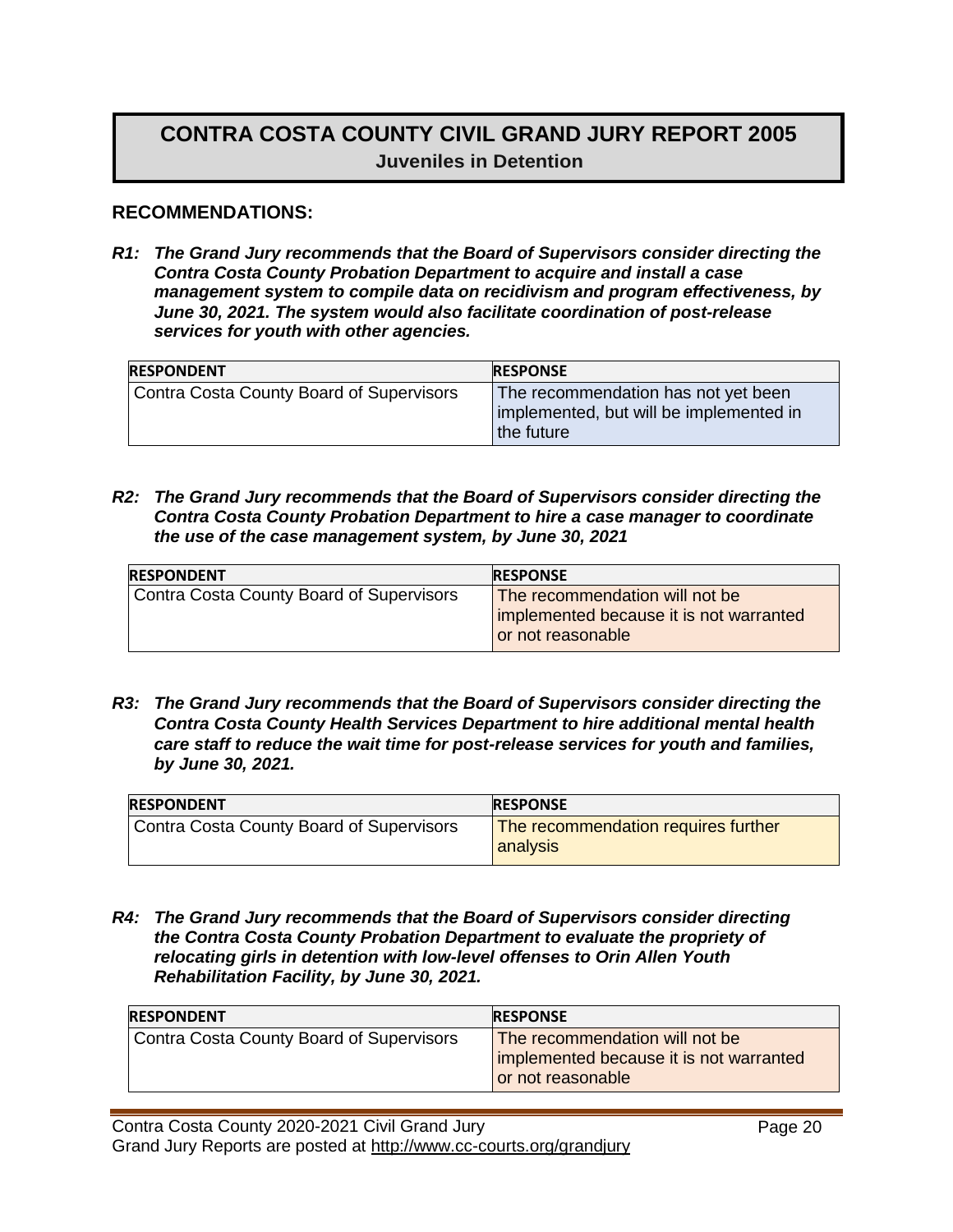**The Responses to the 2019-2020 Grand Jury reports are posted on the Contra Costa County Grand Jury Website in their entirety and can be viewed at:**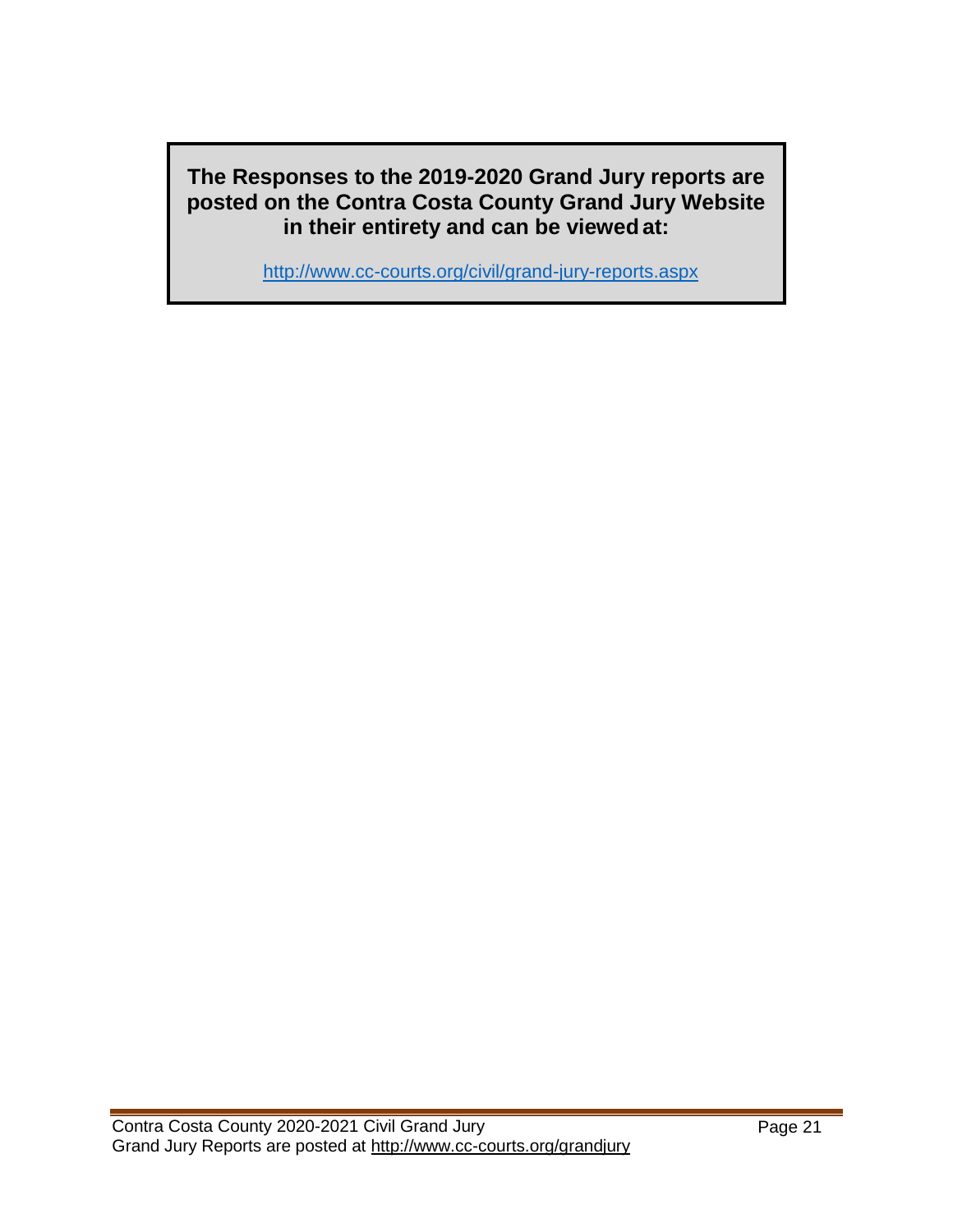# **CONTRA COSTA COUNTY CIVIL GRAND JURY REPORT 2007 Wildfire Preparedness in Contra Costa County**

#### **RECOMMENDATIONS:**

*R1: The Board of Directors of Contra Costa County Fire Protection District, East Contra Costa Fire Protection District, Rodeo-Hercules Fire Protection District, and San Ramon Valley Fire Protection District should consider directing their Fire Chief to update wildfire evacuation plans and incorporate pre-determined polygons and advanced routing technology, by June 30, 2021.*

| <b>RESPONDENT</b>                                 | <b>RESPONSE</b>                         |
|---------------------------------------------------|-----------------------------------------|
| Contra Costa County Fire Protection District      | The recommendation has not yet been     |
| <b>Board of Directors</b>                         | implemented, but will be implemented in |
|                                                   | the future                              |
| <b>East Contra Costa Fire Protection District</b> | The recommendation has not yet been     |
| <b>Board of Directors</b>                         | implemented, but will be implemented in |
|                                                   | the future                              |
| Rodeo-Hercules Fire Protection District Board     | The recommendation has not yet been     |
| of Directors                                      | implemented, but will be implemented in |
|                                                   | the future                              |
| San Ramon Valley Fire Protection District         | The recommendation has been             |
| <b>Board of Directors</b>                         | implemented                             |

*R2: The Board of Directors of Contra Costa County Fire Protection District, East Contra Costa Fire Protection District, Moraga-Orinda Fire Protection District, Rodeo-Hercules Fire Protection District, and San Ramon Valley Fire Protection District should consider identifying funds to adopt or expand the use of new technologies, such as ground sensors, drones, satellites, and fire spotting cameras, to help detect fires in high-risk areas, by June 30, 2021.*

| <b>RESPONDENT</b>                                                         | <b>RESPONSE</b>                                                                                                                          |
|---------------------------------------------------------------------------|------------------------------------------------------------------------------------------------------------------------------------------|
| Contra Costa County Fire Protection District<br><b>Board of Directors</b> | The recommendation has been<br>implemented (partially), requires further<br>analysis in some cases, or is not<br>feasible in some cases. |
| East Contra Costa Fire Protection District<br><b>Board of Directors</b>   | The recommendation will not be<br>implemented because it is not warranted<br>or not reasonable                                           |
| Moraga-Orinda Fire Protection District Board of<br><b>Directors</b>       | The recommendation has been<br>implemented                                                                                               |
| Rodeo-Hercules Fire Protection District Board<br>of Directors             | The recommendation has been<br>implemented (partially) and also<br>requires further analysis in some cases.                              |
| San Ramon Valley Fire Protection District<br><b>Board of Directors</b>    | The recommendation will not be<br>implemented because it is not warranted<br>or not reasonable                                           |

Contra Costa County 2020-2021 Civil Grand Jury Grand Jury Reports are posted at<http://www.cc-courts.org/grandjury>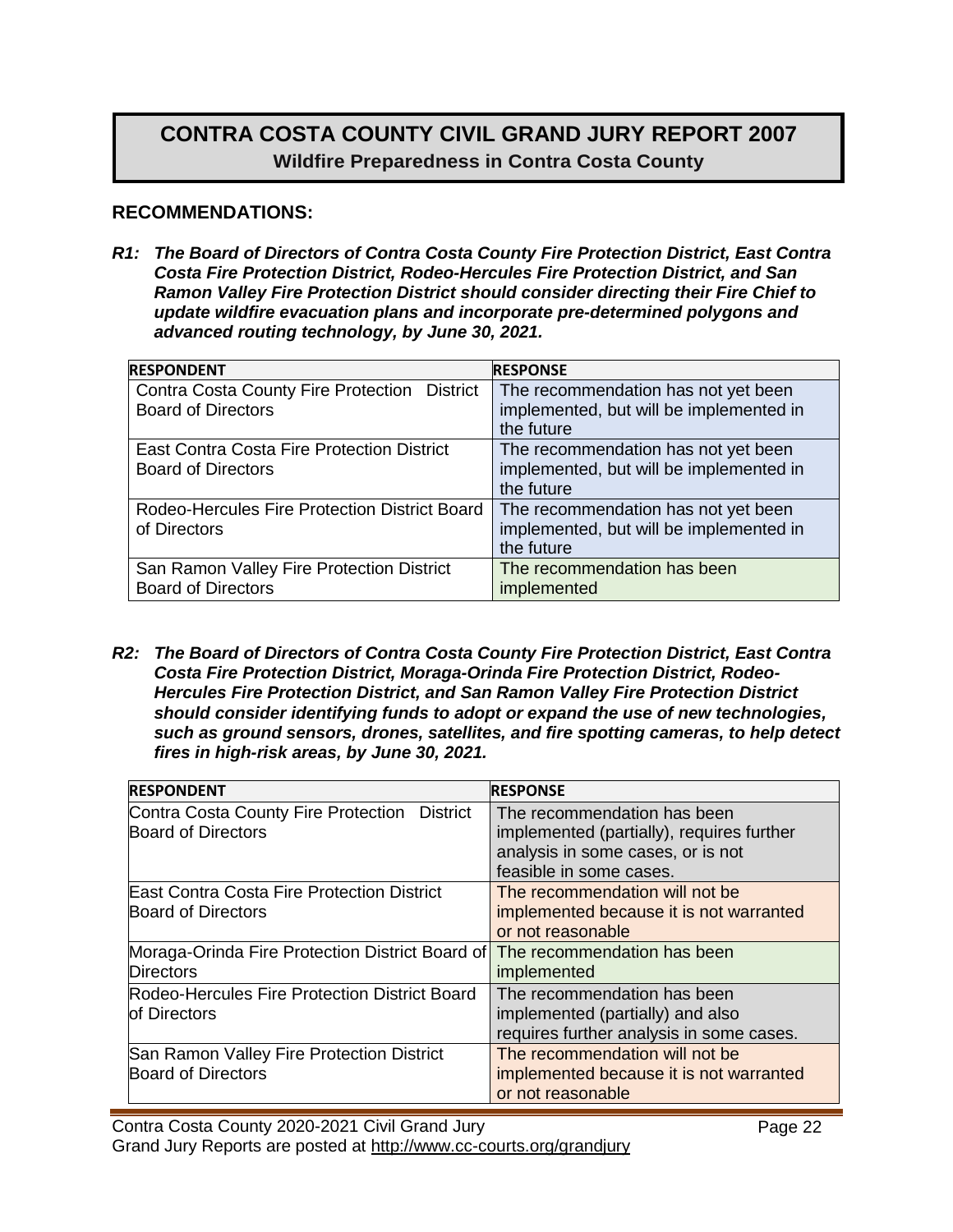*R3: The East Contra Costa Fire Protection District Board of Directors should consider identifying options to fund additional fire stations and staff to restore fire services to pre-2008 levels, by June 30, 2021.*

| <b>RESPONDENT</b>                                 | <b>RESPONSE</b>                    |
|---------------------------------------------------|------------------------------------|
| <b>East Contra Costa Fire Protection District</b> | <b>The recommendation has been</b> |
| <b>Board of Directors</b>                         | implemented                        |

*R4: The Board of Directors of Contra Costa County Fire Protection District, East Contra Costa Fire Protection District, Moraga-Orinda Fire Protection District, and Rodeo-Hercules Fire Protection District should review and consider mechanisms, such as the ordinance passed by the San Ramon Valley Fire Protection District, that would enable their fire district to recover labor and equipment costs from PG&E for overseeing electrical utility work that presents a high fire risk, by June 30, 2021.*

| <b>RESPONSE</b>                     |
|-------------------------------------|
| The recommendation requires further |
| analysis                            |
| The recommendation requires further |
| analysis                            |
| The recommendation requires further |
| analysis                            |
| The recommendation requires further |
| analysis                            |
|                                     |

*R5: The City Councils of El Cerrito, Pinole, and Richmond should consider directing their Fire Chief to update wildfire evacuation plans and incorporate pre-determined polygons and advanced routing technology, by June 30, 2021.*

| <b>RESPONDENT</b>  | <b>RESPONSE</b>                      |
|--------------------|--------------------------------------|
| City of El Cerrito | The recommendation has been          |
|                    | implemented                          |
| City of Pinole     | The recommendation has not yet been  |
|                    | implemented, but will be implemented |
|                    | in the future                        |
| City of Richmond   | The recommendation has not yet been  |
|                    | implemented, but will be implemented |
|                    | in the future                        |

*R6: The City Councils of El Cerrito, Pinole, and Richmond should consider identifying funds to adopt or expand the use of new technologies, such as ground sensors, drones, satellites, and fire spotting cameras, to help detect fires in high-risk areas, by June 30, 2021.*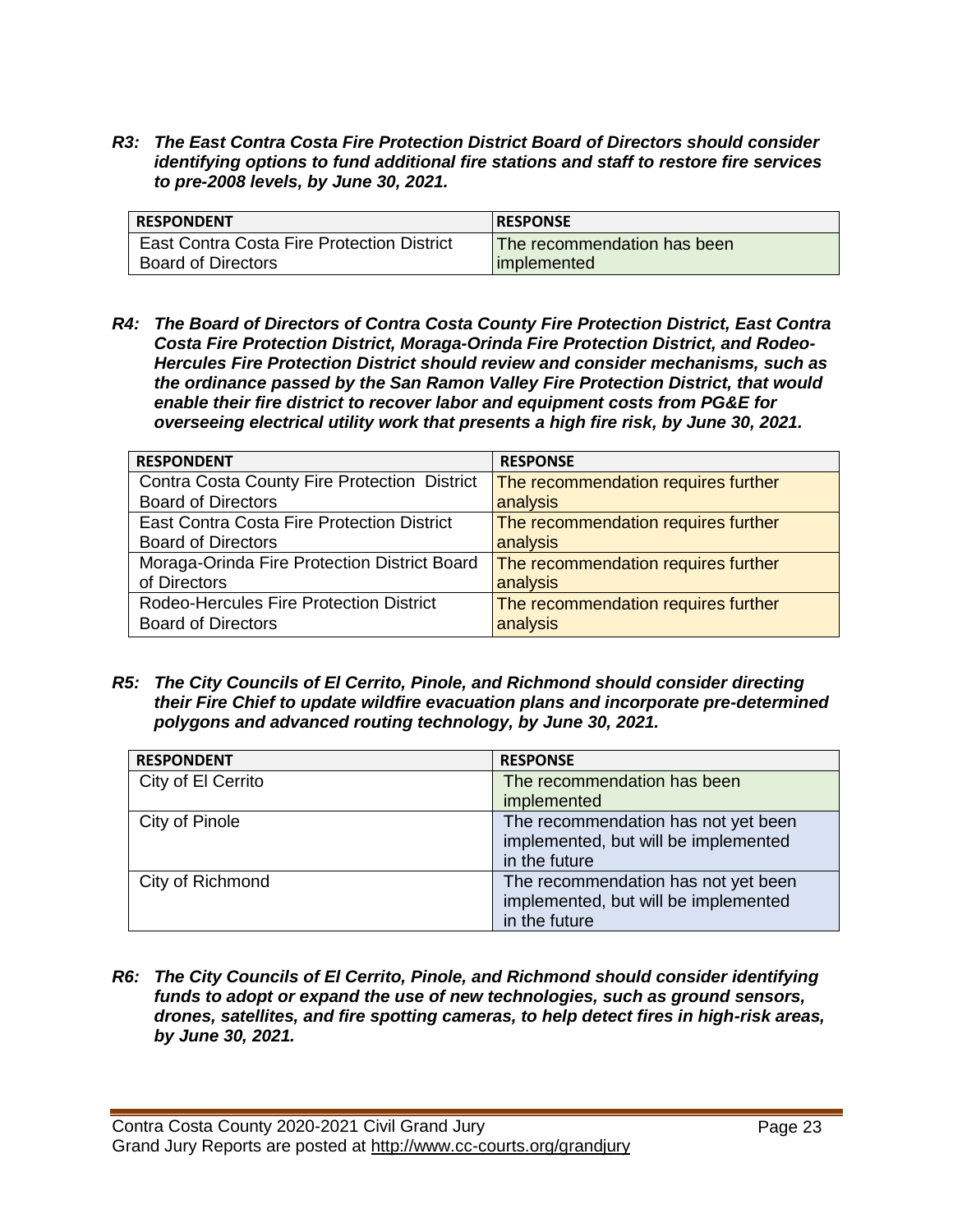| <b>RESPONDENT</b>  | <b>RESPONSE</b>                       |
|--------------------|---------------------------------------|
| City of El Cerrito | The recommendation has been partially |
|                    | implemented                           |
| City of Pinole     | The recommendation has not yet been   |
|                    | implemented, but will be implemented  |
|                    | in the future                         |
| City of Richmond   | The recommendation has not yet been   |
|                    | implemented, but will be implemented  |
|                    | in the future                         |

*R7: The City Councils of El Cerrito, Pinole, and Richmond should review and consider mechanisms, such as the ordinance passed by the San Ramon Valley Fire Protection District, that would enable their fire department to recover labor and equipment costs from PG&E for overseeing electrical utility work that presents a high fire risk, by June 30, 2021.*

| <b>RESPONDENT</b>  | <b>RESPONSE</b>                         |
|--------------------|-----------------------------------------|
| City of El Cerrito | The recommendation requires further     |
|                    | analysis                                |
| City of Pinole     | The recommendation has not yet been     |
|                    | implemented, but will be implemented in |
|                    | the future                              |
| City of Richmond   | The recommendation has not yet been     |
|                    | implemented, but will be implemented in |
|                    | the future                              |

# **The Responses to the 2019-2020 Grand Jury reports are posted on the Contra Costa County Grand Jury Website in their entirety and can be viewed at:**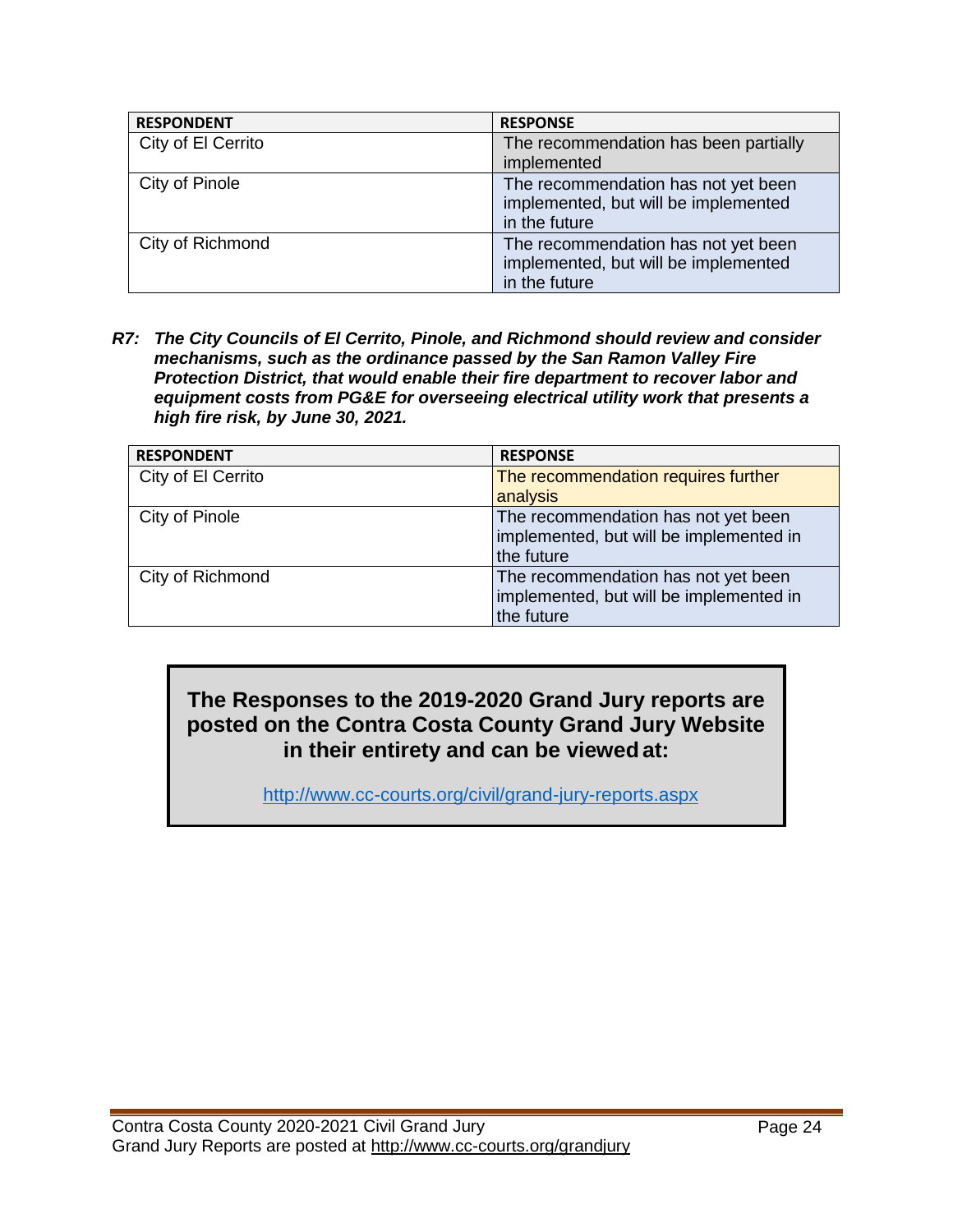# **CONTRA COSTA COUNTY CIVIL GRAND JURY REPORT 2008 Do Our Public Schools Have Adequate Emergency Supplies?**

#### **RECOMMENDATIONS:**

*R1: Each Contra Costa County school district board should consider adopting the Contra Costa County Office of Education Emergency Supplies list (minimum standard list) for its schools and identifying funding sources to purchase the supplies, by December 31, 2020.* 

| <b>RESPONDENT</b>                                                    | <b>RESPONSE</b>                                                                              |
|----------------------------------------------------------------------|----------------------------------------------------------------------------------------------|
| Governing Board of Acalanes Union High<br><b>School District</b>     | The recommendation has been<br>implemented                                                   |
| Governing Board of Antioch Unified School<br><b>District</b>         | The recommendation has not yet been<br>implemented, but will be implemented in<br>the future |
| Governing Board of Brentwood Union School<br><b>District</b>         | The recommendation has not yet been<br>implemented, but will be implemented in<br>the future |
| Governing Board of Byron Union School<br><b>District</b>             | The recommendation has been<br>implemented                                                   |
| Governing Board of Canyon Elementary<br><b>School District</b>       | The recommendation has not yet been<br>implemented, but will be implemented in<br>the future |
| Governing Board of John Swett Unified School<br><b>District</b>      | The recommendation requires further<br>analysis                                              |
| Governing Board of Knightsen Elementary<br><b>School District</b>    | The recommendation has been<br>implemented                                                   |
| Governing Board of Lafayette School District                         | The recommendation has not yet been<br>implemented, but will be implemented in<br>the future |
| Governing Board of Liberty Union High School<br><b>District</b>      | The recommendation has been<br>implemented                                                   |
| Governing Board of Martinez Unified School<br><b>District</b>        | The recommendation has not yet been<br>implemented, but will be implemented in<br>the future |
| Governing Board of Moraga School District                            | The recommendation has been<br>implemented                                                   |
| Governing Board of Mt. Diablo Unified School<br><b>District</b>      | The recommendation has not yet been<br>implemented, but will be implemented in<br>the future |
| Governing Board of Oakley Union Elementary<br><b>School District</b> | The recommendation has not yet been<br>implemented, but will be implemented in<br>the future |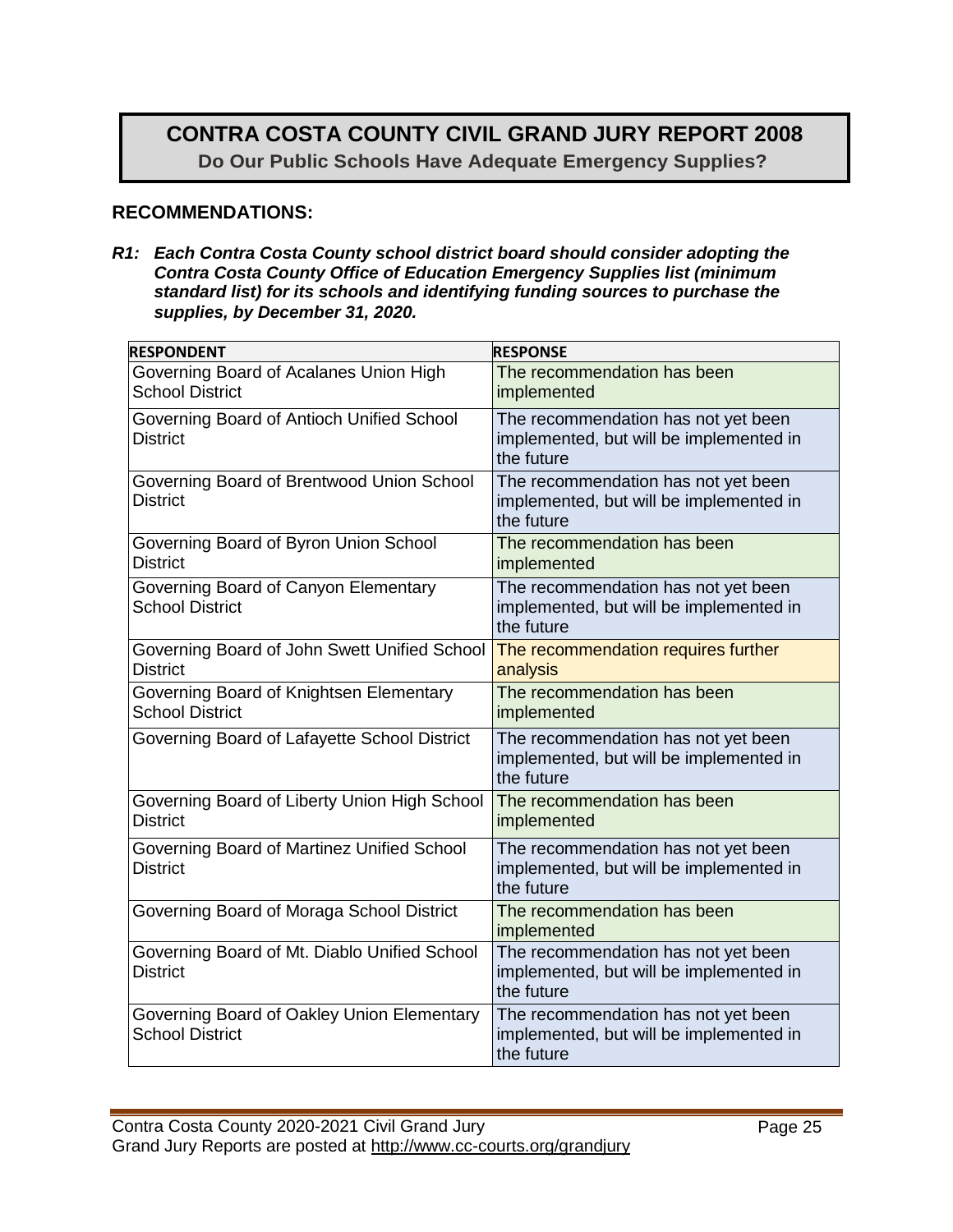| Governing Board of Pittsburg Unified School<br>District                                     | The recommendation has not yet been<br>implemented, but will be implemented in<br>the future |
|---------------------------------------------------------------------------------------------|----------------------------------------------------------------------------------------------|
| Governing Board of Walnut Creek School<br>District                                          | The recommendation has been<br>implemented                                                   |
| Governing Board of West Contra Costa Unified The recommendation has been<br>School District | implemented                                                                                  |

*R2: The Contra Costa County Board of Education and the Contra Costa County Office of Education should consider assisting school districts by identifying and applying for federal, state, corporate, and non-profit organization grants that fund the acquisition of school emergency supplies, by June 30, 2021.*

| <b>RESPONDENT</b>                      | <b>RESPONSE</b>                         |
|----------------------------------------|-----------------------------------------|
| Contra Costa County Superintendent of  | The recommendation requires further     |
| Schools, Office of Education           | analysis                                |
| Contra Costa County Board of Education | The recommendation will not be          |
|                                        | implemented because it is not warranted |
|                                        | or not reasonable                       |

#### *R3: The Contra Costa County school district boards should consider applying for federal, state, corporate, and non-profit organization grants to fund the acquisition of school emergency supplies, by June 30, 2021.*

| <b>RESPONDENT</b>                            | <b>RESPONSE</b>                         |
|----------------------------------------------|-----------------------------------------|
| Governing Board of Acalanes Union High       | The recommendation requires further     |
| <b>School District</b>                       | analysis                                |
| Governing Board of Antioch Unified School    | The recommendation has been             |
| <b>District</b>                              | implemented                             |
| Governing Board of Brentwood Union School    | The recommendation requires further     |
| <b>District</b>                              | analysis                                |
| Governing Board of Byron Union School        | The recommendation has been             |
| <b>District</b>                              | implemented                             |
| Governing Board of Canyon Elementary         | The recommendation has not yet been     |
| <b>School District</b>                       | implemented, but will be implemented in |
|                                              | the future                              |
| Governing Board of John Swett Unified School | The recommendation requires further     |
| <b>District</b>                              | analysis                                |
| Governing Board of Knightsen Elementary      | The recommendation has been             |
| <b>School District</b>                       | implemented                             |
| Governing Board of Lafayette School District | The recommendation requires further     |
|                                              | analysis                                |
| Governing Board of Liberty Union High School | The recommendation has been             |
| <b>District</b>                              | implemented                             |
| Governing Board of Martinez Unified School   | The recommendation requires further     |
| <b>District</b>                              | analysis                                |
|                                              |                                         |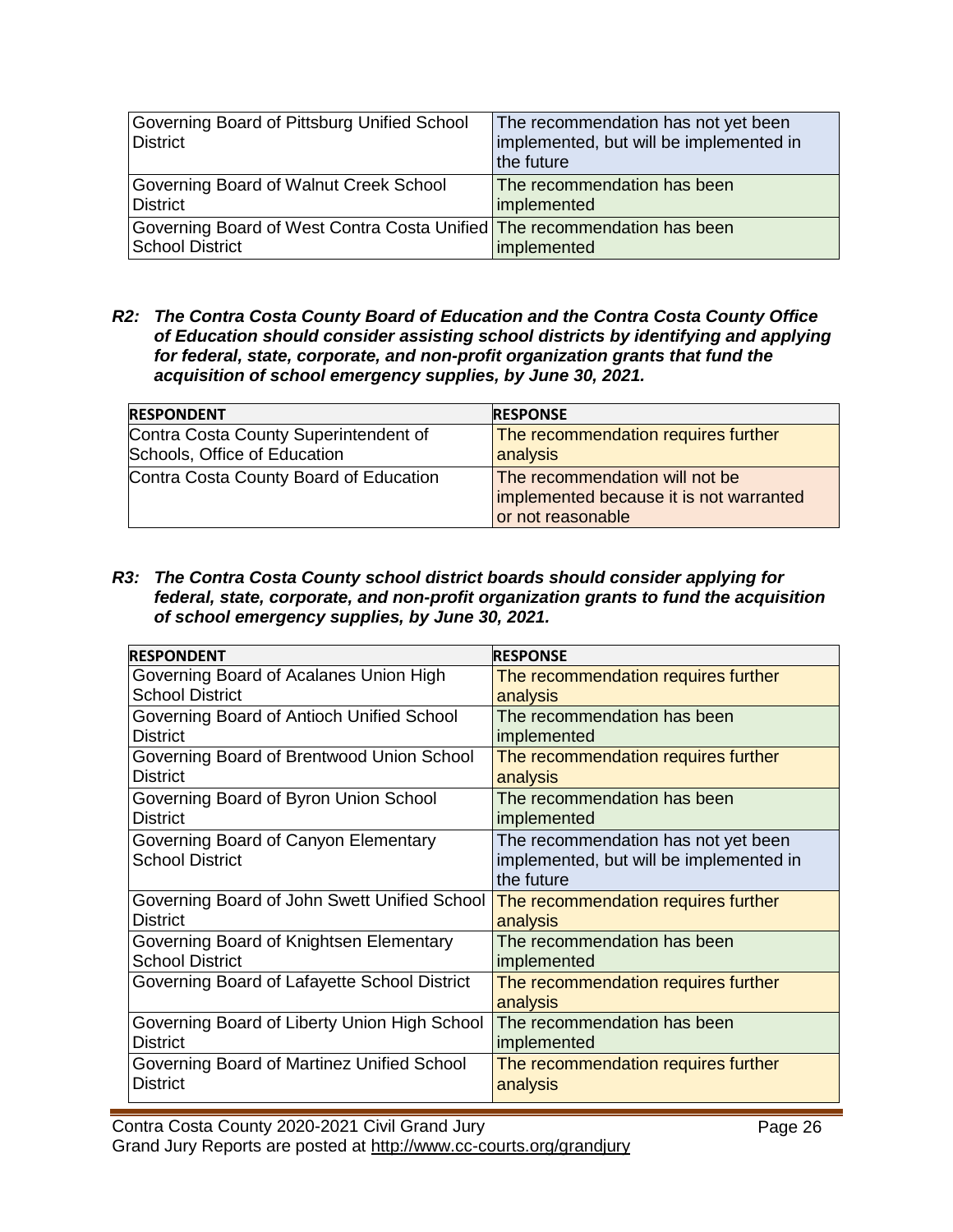| Governing Board of Moraga School District                       | The recommendation requires further<br>analysis                                              |
|-----------------------------------------------------------------|----------------------------------------------------------------------------------------------|
| Governing Board of Mt. Diablo Unified School<br><b>District</b> | The recommendation has not yet been<br>implemented, but will be implemented in<br>the future |
| Governing Board of Oakley Union Elementary                      | The recommendation requires further                                                          |
| <b>School District</b>                                          | analysis                                                                                     |
| Governing Board of Orinda Union School<br><b>District</b>       | The recommendation has not yet been<br>implemented, but will be implemented in<br>the future |
| Governing Board of Pittsburg Unified School<br><b>District</b>  | The recommendation has not yet been<br>implemented, but will be implemented in<br>the future |
| Governing Board of San Ramon Valley Unified                     | The recommendation has been                                                                  |
| <b>School District</b>                                          | implemented                                                                                  |
| Governing Board of Walnut Creek School                          | The recommendation requires further                                                          |
| <b>District</b>                                                 | analysis                                                                                     |
| Governing Board of West Contra Costa Unified                    | The recommendation has been                                                                  |
| <b>School District</b>                                          | implemented                                                                                  |

#### *R4: Each Contra Costa County school district board should consider developing a plan to identify organizations that provide CPR and First Aid certification refresher training for district teachers, by December 31, 2020.*

| <b>RESPONDENT</b>                            | <b>RESPONSE</b>                             |
|----------------------------------------------|---------------------------------------------|
| Governing Board of Acalanes Union High       | The recommendation has been                 |
| <b>School District</b>                       | implemented                                 |
| Governing Board of Antioch Unified School    | The recommendation will not be              |
| District                                     | implemented because it is not warranted or  |
|                                              | not reasonable                              |
| Governing Board of Brentwood Union School    | The recommendation requires further         |
| <b>District</b>                              | analysis                                    |
| Governing Board of Byron Union School        | The recommendation will not be              |
| District                                     | implemented because it is not warranted or  |
|                                              | not reasonable                              |
| Governing Board of Canyon Elementary         | The recommendation has not yet been         |
| <b>School District</b>                       | implemented, but will be implemented in the |
|                                              | future                                      |
| Governing Board of John Swett Unified School | The recommendation has been                 |
| District                                     | implemented                                 |
| Governing Board of Knightsen Elementary      | The recommendation has been                 |
| <b>School District</b>                       | implemented                                 |
| Governing Board of Lafayette School District | The recommendation has been                 |
|                                              | implemented                                 |
| Governing Board of Liberty Union High School | The recommendation will not be              |
| <b>District</b>                              | implemented because it is not warranted or  |
|                                              | not reasonable                              |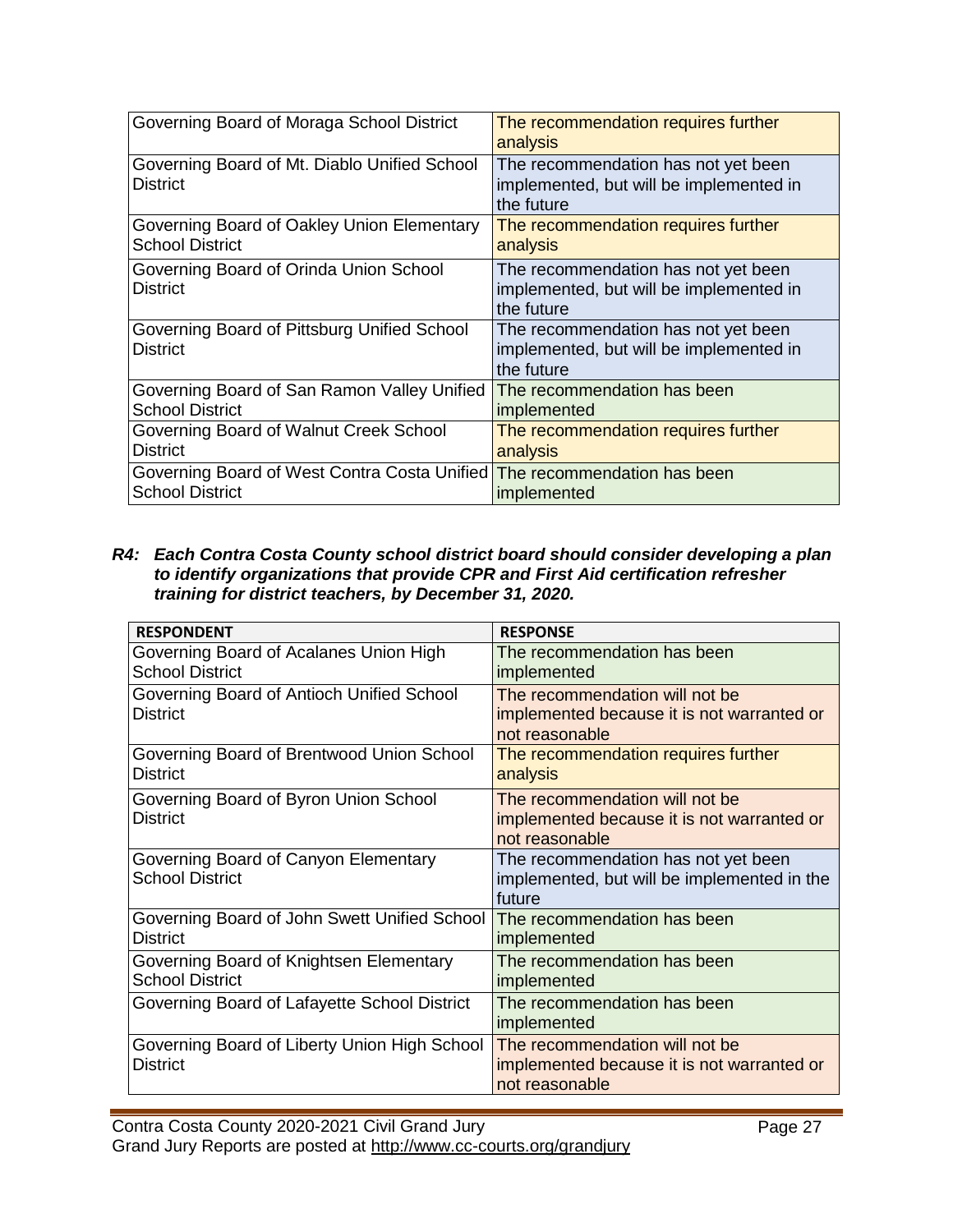| Governing Board of Martinez Unified School<br><b>District</b>  | The recommendation has not yet been<br>implemented, but will be implemented in the<br>future<br>The recommendation has been |
|----------------------------------------------------------------|-----------------------------------------------------------------------------------------------------------------------------|
| Governing Board of Moraga School District                      | implemented                                                                                                                 |
| Governing Board of Mt. Diablo Unified School                   | The recommendation has been                                                                                                 |
| <b>District</b>                                                | implemented                                                                                                                 |
| Governing Board of Oakley Union Elementary                     | The recommendation has been                                                                                                 |
| <b>School District</b>                                         | implemented                                                                                                                 |
| Governing Board of Orinda Union School<br><b>District</b>      | The recommendation has not yet been<br>implemented, but will be implemented in the<br>future                                |
| Governing Board of Pittsburg Unified School<br><b>District</b> | The recommendation has not yet been<br>implemented, but will be implemented in the<br>future                                |
| Governing Board of San Ramon Valley Unified                    | The recommendation has been                                                                                                 |
| <b>School District</b>                                         | implemented                                                                                                                 |
| Governing Board of Walnut Creek School                         | The recommendation has been                                                                                                 |
| <b>District</b>                                                | implemented                                                                                                                 |
| Governing Board of West Contra Costa Unified                   | The recommendation has been                                                                                                 |
| <b>School District</b>                                         | implemented                                                                                                                 |

#### *R5: Each Contra Costa County school district board should consider developing a plan to identify funding, if necessary, to provide CPR and First Aid certification refresher training for district teachers, by December 31, 2020.*

| <b>RESPONDENT</b>                                                                                   | <b>RESPONSE</b>                                                                                |
|-----------------------------------------------------------------------------------------------------|------------------------------------------------------------------------------------------------|
| Governing Board of Acalanes Union High<br><b>School District</b>                                    | The recommendation has not yet been<br>implemented, but will be implemented in the<br>future   |
| Governing Board of Antioch Unified School<br><b>District</b>                                        | The recommendation will not be<br>implemented because it is not warranted or<br>not reasonable |
| Governing Board of Brentwood Union School<br><b>District</b>                                        | The recommendation has not yet been<br>implemented, but will be implemented in the<br>future   |
| Governing Board of Byron Union School<br><b>District</b>                                            | The recommendation will not be<br>implemented because it is not warranted or<br>not reasonable |
| Governing Board of Canyon Elementary<br><b>School District</b>                                      | The recommendation has not yet been<br>implemented, but will be implemented in the<br>future   |
| Governing Board of John Swett Unified School The recommendation requires further<br><b>District</b> | analysis                                                                                       |
| Governing Board of Knightsen Elementary<br><b>School District</b>                                   | The recommendation has not yet been<br>implemented, but will be implemented in the<br>future   |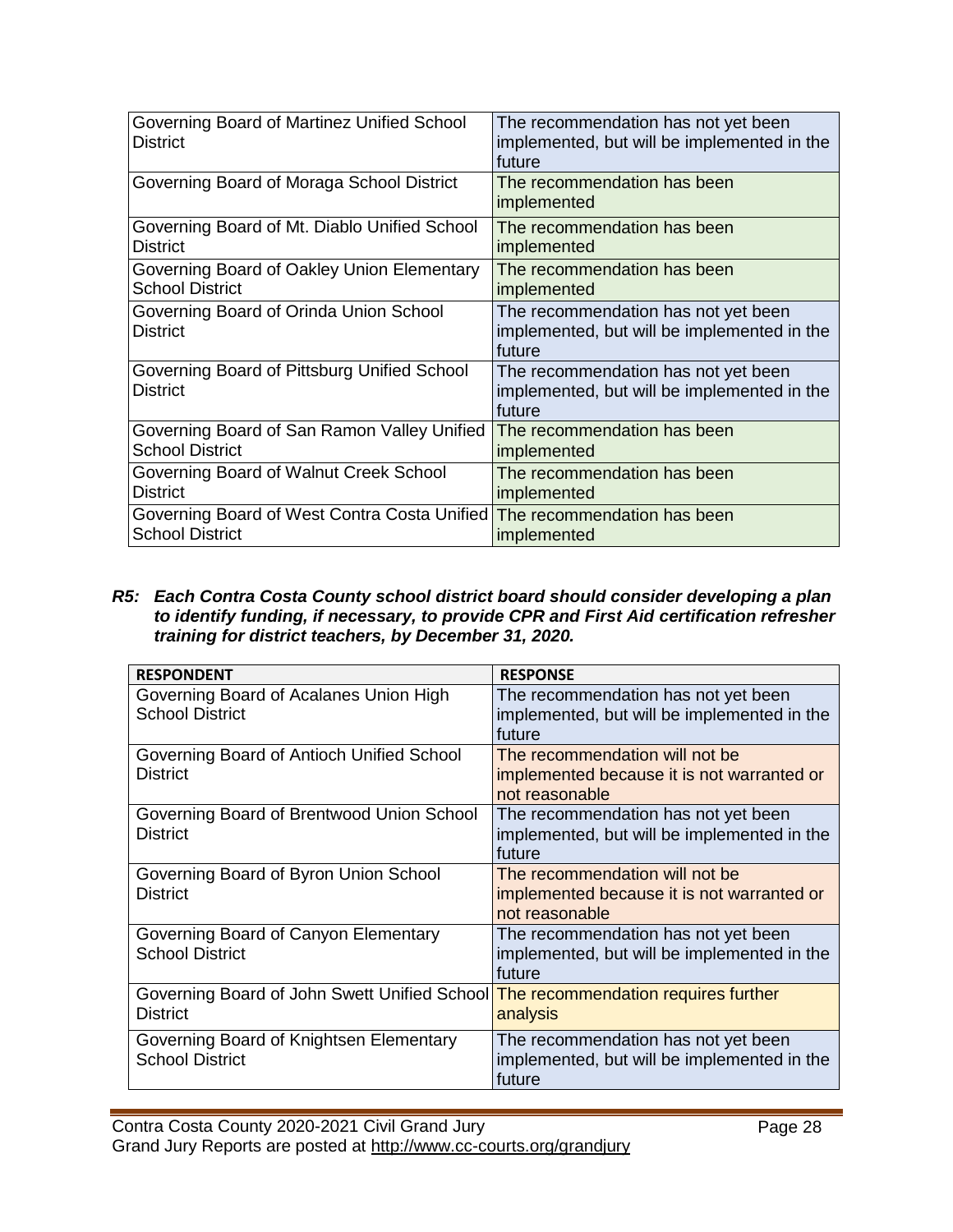| Governing Board of Lafayette School District                                                                     | The recommendation has been<br>implemented                                                     |
|------------------------------------------------------------------------------------------------------------------|------------------------------------------------------------------------------------------------|
| Governing Board of Liberty Union High School<br><b>District</b>                                                  | The recommendation will not be<br>implemented because it is not warranted or<br>not reasonable |
| Governing Board of Martinez Unified School<br><b>District</b>                                                    | The recommendation has not yet been<br>implemented, but will be implemented in the<br>future   |
| Governing Board of Moraga School District                                                                        | The recommendation has not yet been<br>implemented, but will be implemented in the<br>future   |
| Governing Board of Mt. Diablo Unified School<br><b>District</b>                                                  | The recommendation has not yet been<br>implemented, but will be implemented in the<br>future   |
| Governing Board of Oakley Union Elementary<br><b>School District</b>                                             | The recommendation has not yet been<br>implemented, but will be implemented in the<br>future   |
| Governing Board of Orinda Union School<br><b>District</b>                                                        | The recommendation has been<br>implemented                                                     |
| Governing Board of Pittsburg Unified School<br><b>District</b>                                                   | The recommendation has not yet been<br>implemented, but will be implemented in the<br>future   |
| Governing Board of San Ramon Valley Unified The recommendation will not be implemented<br><b>School District</b> | because it is not warranted or not<br>reasonable                                               |
| Governing Board of Walnut Creek School<br><b>District</b>                                                        | The recommendation has not yet been<br>implemented, but will be implemented in the<br>future   |
| Governing Board of West Contra Costa Unified The recommendation has not yet been<br><b>School District</b>       | implemented, but will be implemented in the<br>future                                          |

*R6: The Contra Costa County Board of Education and the Contra Costa County Office of Education should consider applying for federal, state, corporate, and non-profit organization grants to fund voluntary CPR and First Aid certification refresher training for teachers, by June 30, 2021.*

| <b>RESPONDENT</b>                      | <b>RESPONSE</b>                            |
|----------------------------------------|--------------------------------------------|
| Contra Costa County Superintendent of  | The recommendation requires further        |
| Schools, Office of Education           | analysis                                   |
| Contra Costa County Board of Education | The recommendation will not be             |
|                                        | implemented because it is not warranted or |
|                                        | not reasonable                             |